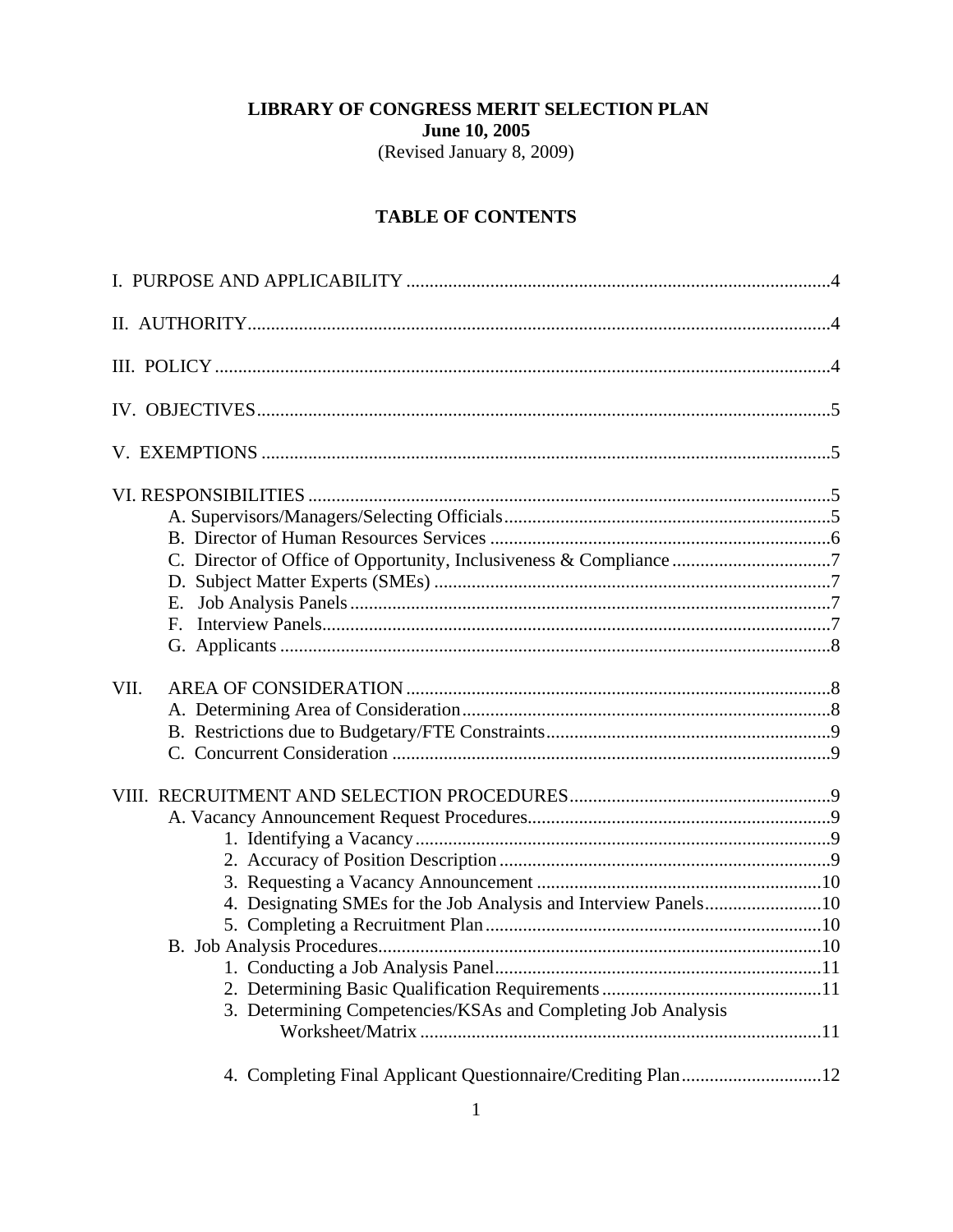| 5. Completing Final Structured Interview Questions and Benchmarks12     |  |
|-------------------------------------------------------------------------|--|
|                                                                         |  |
|                                                                         |  |
|                                                                         |  |
|                                                                         |  |
|                                                                         |  |
|                                                                         |  |
|                                                                         |  |
|                                                                         |  |
|                                                                         |  |
|                                                                         |  |
|                                                                         |  |
|                                                                         |  |
|                                                                         |  |
|                                                                         |  |
|                                                                         |  |
|                                                                         |  |
|                                                                         |  |
|                                                                         |  |
| b. Option to Conduct Preliminary Telephone Interview17                  |  |
| c. Adding Applicants to Interview Referral Based on Verification Tools. |  |
|                                                                         |  |
|                                                                         |  |
|                                                                         |  |
|                                                                         |  |
|                                                                         |  |
|                                                                         |  |
|                                                                         |  |
|                                                                         |  |
|                                                                         |  |
|                                                                         |  |
|                                                                         |  |
|                                                                         |  |
|                                                                         |  |
|                                                                         |  |
|                                                                         |  |
|                                                                         |  |
|                                                                         |  |
|                                                                         |  |
|                                                                         |  |
|                                                                         |  |
|                                                                         |  |
|                                                                         |  |
|                                                                         |  |
|                                                                         |  |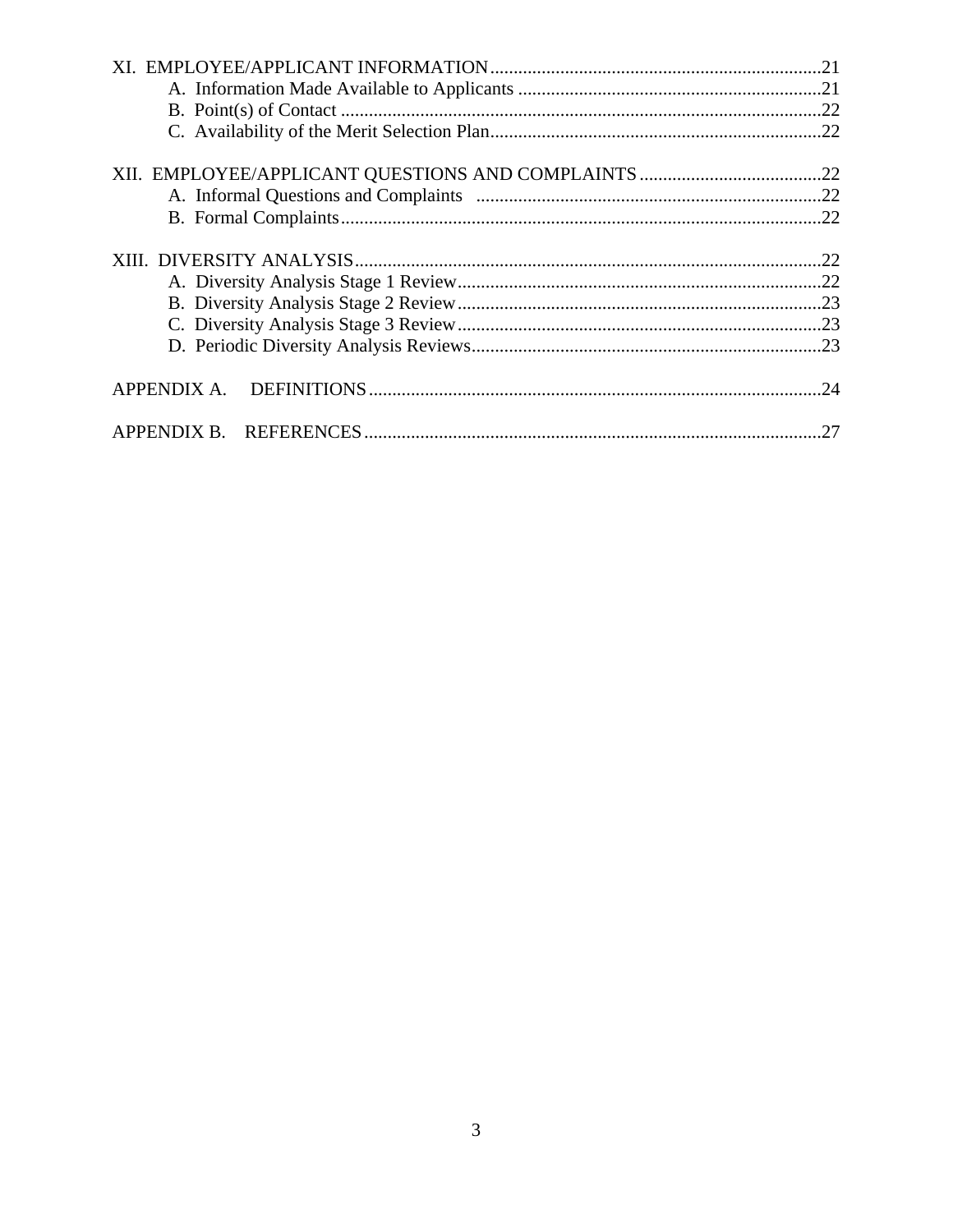### **LIBRARY OF CONGRESS MERIT SELECTION PLAN**

## **I. PURPOSE AND APPLICABILITY**

This plan describes the objectives, policies, and procedures governing the competitive filling of Library vacancies through merit selection of qualified individuals. Merit selection refers to filling vacancies through a competitive process and includes promotions of employees accomplished through the competitive hiring process. The plan applies to filling all Library nonbargaining unit positions at grades GS-3 through GS-15 and bargaining- unit administrative, professional, clerical and technical positions unless covered by a separate negotiated collective bargaining agreement. The plan also applies to filling all Library bargaining unit Senior Level (SL) positions. In the event of a conflict between a provision of this plan and applicable provisions of negotiated collective bargaining agreements, the provisions of the collective bargaining agreements will apply.

### **II. AUTHORITY**

The provisions of this plan are authorized by and consistent with LCR 2010-14: Merit Selection and Employment and applicable negotiated collective bargaining agreements. For a list of Library regulations and collective bargaining agreements related to the provisions of this plan, see Appendix B.

### **III. POLICY**

 $\overline{a}$ 

It is the policy of the Library that all vacancies filled under the provisions of this plan will be filled from among the best qualified candidates available. All selections shall be made solely on the basis of merit, fitness, and qualifications and without regard to political, religious or labor organization affiliation or non-affiliation, marital status, race, color, gender, sexual orientation, national origin, non-disqualifying physical disability, age, or other non-merit factor. Consideration for selection shall be based on job-related competencies/knowledge, skills and abilities  $(KSAs).<sup>1</sup>$  $(KSAs).<sup>1</sup>$  $(KSAs).<sup>1</sup>$ 

The selection policies and procedures in this plan shall be applied consistently and shall promote fairness, diversity, and integrity. The policies and procedures used to implement this plan will be consistent with the principles of content-validity.<sup>[2](#page-3-1)</sup>

<span id="page-3-0"></span><sup>&</sup>lt;sup>1</sup>Although not synonymous, competencies and KSAs serve the same function in job analysis. To avoid confusion, competencies and KSAs are referred to as competencies/KSAs throughout this Plan.

<span id="page-3-1"></span> $2^2$ Content validity is the methodology used by the Library to establish the job-relatedness of the merit selection process used to fill a vacancy. Job-relatedness is established by ensuring the competencies/KSAs and the assessment instruments used to fill a vacancy are related to the duties of the position.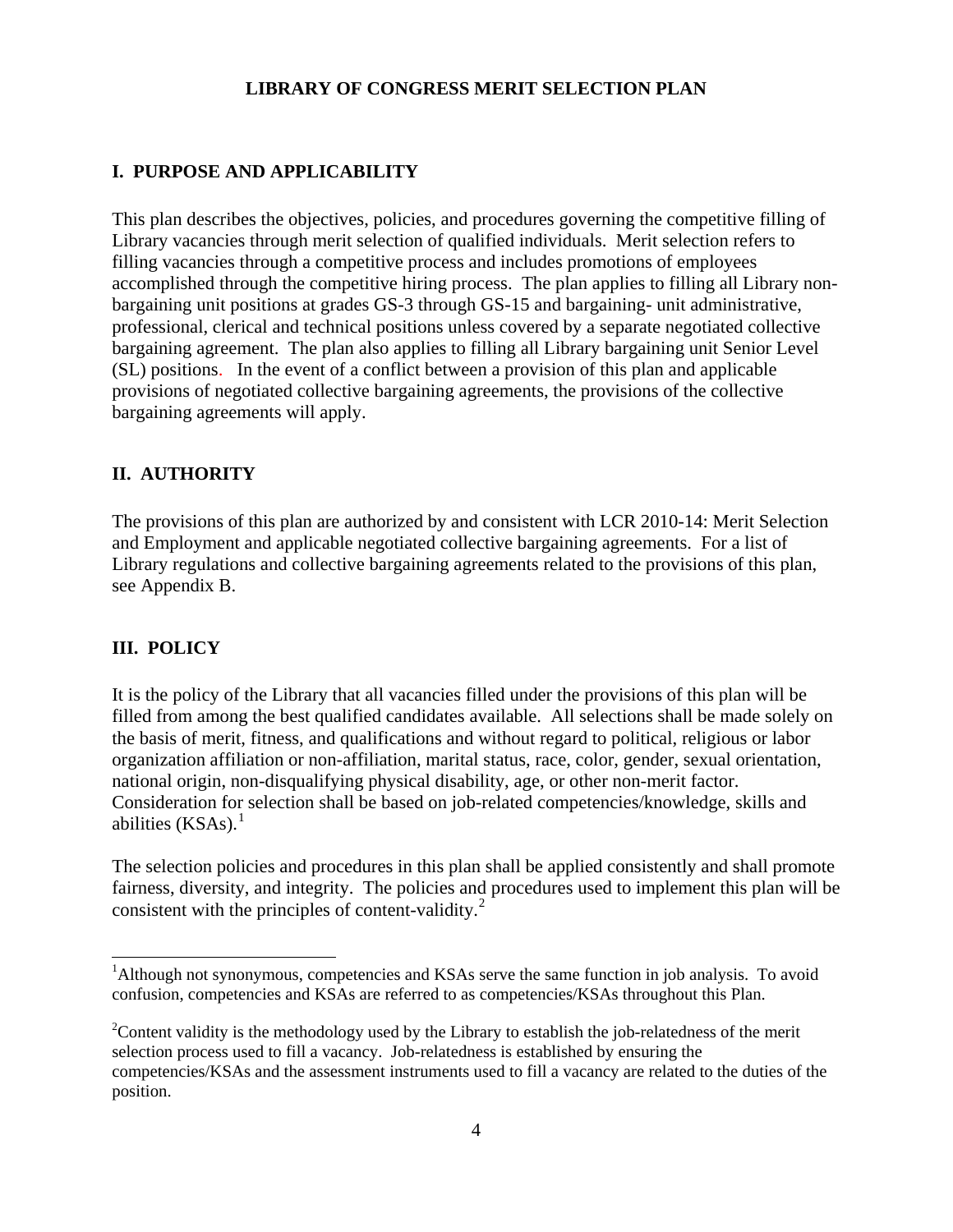# **IV. OBJECTIVES**

The objectives of the Merit Selection Plan are to:

a. acquire a highly-qualified workforce through the selection of best-qualified candidates,

b. ensure that all applicants for merit selection and promotion are treated equitably and fairly,

c. refer highly qualified, diverse interview pools for all vacancies, and

d. provide incentive for employees to develop their competencies/KSAs in order to advance to maximum realization of their career potential within the framework of the jobs needed to carry out the Library's mission.

### **V. EXEMPTIONS**

Exemptions to this Merit Selection Plan are found in LCR 2010-14 for non-bargaining unit positions and exemptions for bargaining unit positions are found in the applicable collective bargaining agreements.

## **VI. RESPONSIBILITIES**

The Librarian of Congress, the Chief Operating Officer, the Director for Human Resources Services, the Heads of all Service and Support Units, as well as selecting officials and all other managers and supervisors are responsible and accountable for ensuring that the provisions of this plan are applied consistently and equitably, thereby demonstrating commitment to and support for merit selection principles, policies, and practices.

A. Supervisors/Managers/Selecting Officials are responsible for applying the principles, policies, and procedures of this plan, including the principle of equal employment opportunity, in filling vacancies and making selections. Specific responsibilities include, but are not limited to:

1. anticipating staffing needs and initiating actions to allow for timely recruitment and selection in accordance with this plan;

2. ensuring the currency and accuracy of position descriptions for all positions to be filled;

3. serving on job analysis and interview panels;

4. determining whether job analysis materials developed in the past 24 months for job series, job families, or individual position(s) may be used in lieu of convening a new job analysis panel;

5. determining the size of the interview referral list(s) beyond the minimum size required by this plan;

6. determining recruitment strategies and sources designed to target highly qualified, diverse candidates, including areas of consideration and the length of time a vacancy will be posted beyond the minimum requirement;

7. initiating requests for additional candidates to be interviewed, consistent with the provisions of this plan;

8. keeping informed of and adhering to this plan; and

9. counseling employees on ways to improve their potential for selection or promotion and assisting them in self-development activities.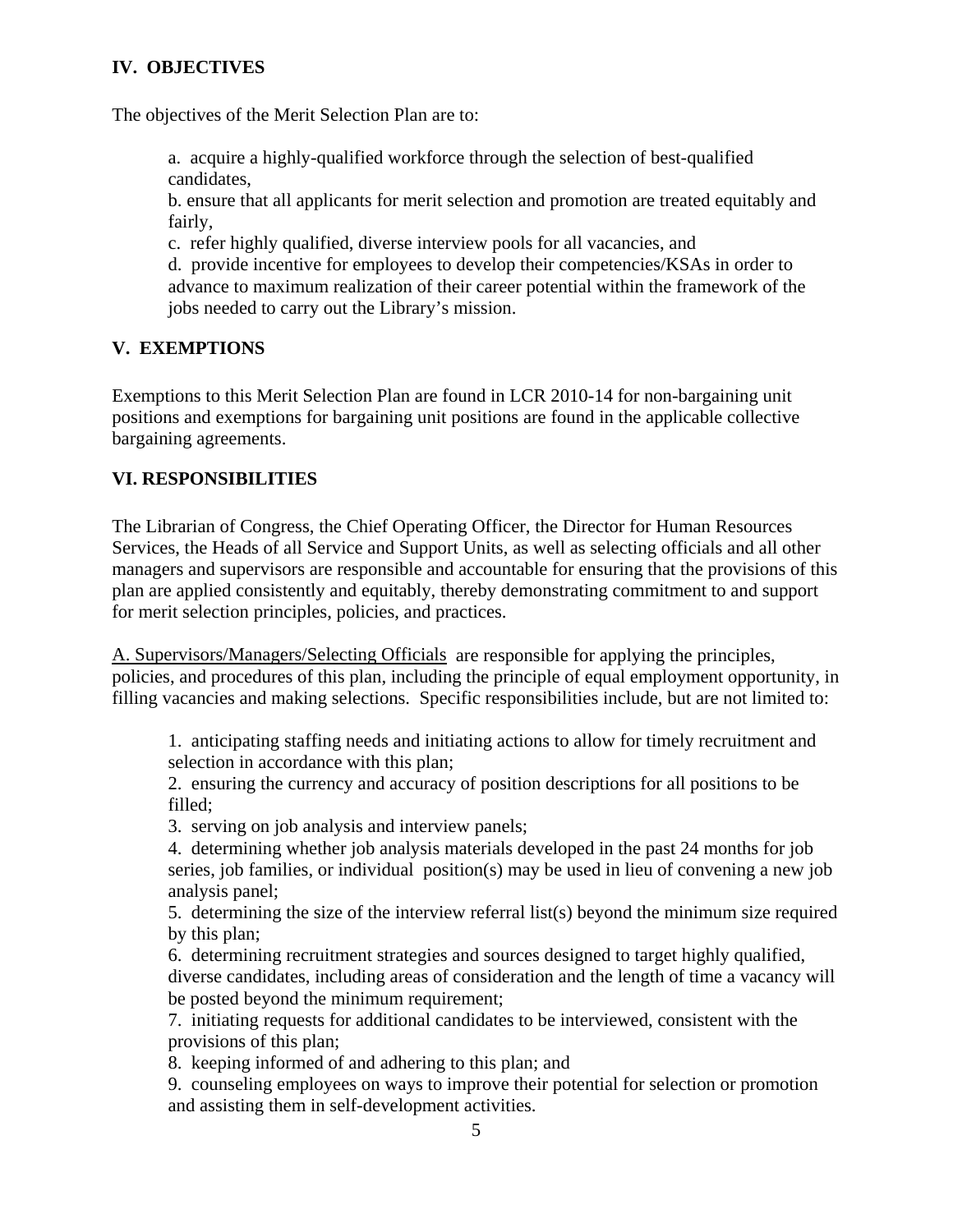B. Director for Human Resources Services (HRS) is responsible for administering and overseeing implementation of this plan in accordance with applicable law and Library regulations. Specific responsibilities of the Director (and HRS staff, contractors, or Service/Support Unit staff designated by the Director) include, but are not limited to:

1. providing leadership and support for implementation of the provisions of this plan, ensuring that all related policies and procedures are applied equitably;

2. ensuring that managers/supervisors/selecting officials are aware of the provisions of this plan by communicating the plan, providing appropriate training, and issuing instructions, procedures, or other communications required to clarify, update, and improve the plan's implementation;

3. informing employees periodically of the requirements and objectives of this plan and any procedural changes, and advising them of where they may review or obtain a copy of this plan;

4. establishing, maintaining, and keeping secure merit selection records necessary to answer inquiries and reconstruct personnel actions for a minimum of two years from the date of selection or cancellation of a vacancy announcement;

5. advising job analysis and interview panel members and Selecting Officials of their duties and responsibilities and serving as a technical advisor;

6. facilitating the work of job analysis panels and ensuring appropriate documentation of job analysis;

7. assisting managers/supervisors/selecting officials in targeted recruitment efforts;

8. issuing and publicizing vacancy announcements,

9. screening applicants against eligibility requirements for positions;

10. issuing interview and final referral list(s) to Selecting Officials;

11. responding to questions from applicants regarding the status of their application or the requirements of this plan;

12. ensuring that all applicants who apply under a vacancy announcement are notified of the results;

13. reviewing selections and making official offers of employment;

14. reviewing selection process for conformance with merit principles and Library regulations and affirmative action goals, as defined by the Multi-Year Affirmative Employment Program Plan or the Office of Opportunity, Inclusiveness & Compliance (OIC)

15. providing for periodic evaluations of operations under this plan;

16. notifying affected unions of any changes to the Merit Selection Plan;

17. notifying affected unions when a position description is changed in connection with job analysis;

18. notifying affected unions within 5 work days of a canceled or curtailed posting, including the reasons for cancellation or curtailment;

19. notifying Congressional Research Employees Association, IFPTE, Local 75 (CREA) of the names of all SMEs within 5 days of their selection and making available the names of SMES to the Guild, AFSCME Local 2910, upon request; and

20. notifying the appropriate labor organization within five workdays of the selectee's entry on duty (begins work). The notification will also specify the name of the selectee, the title of the job and its grade, the organizational unit, and the term of appointment.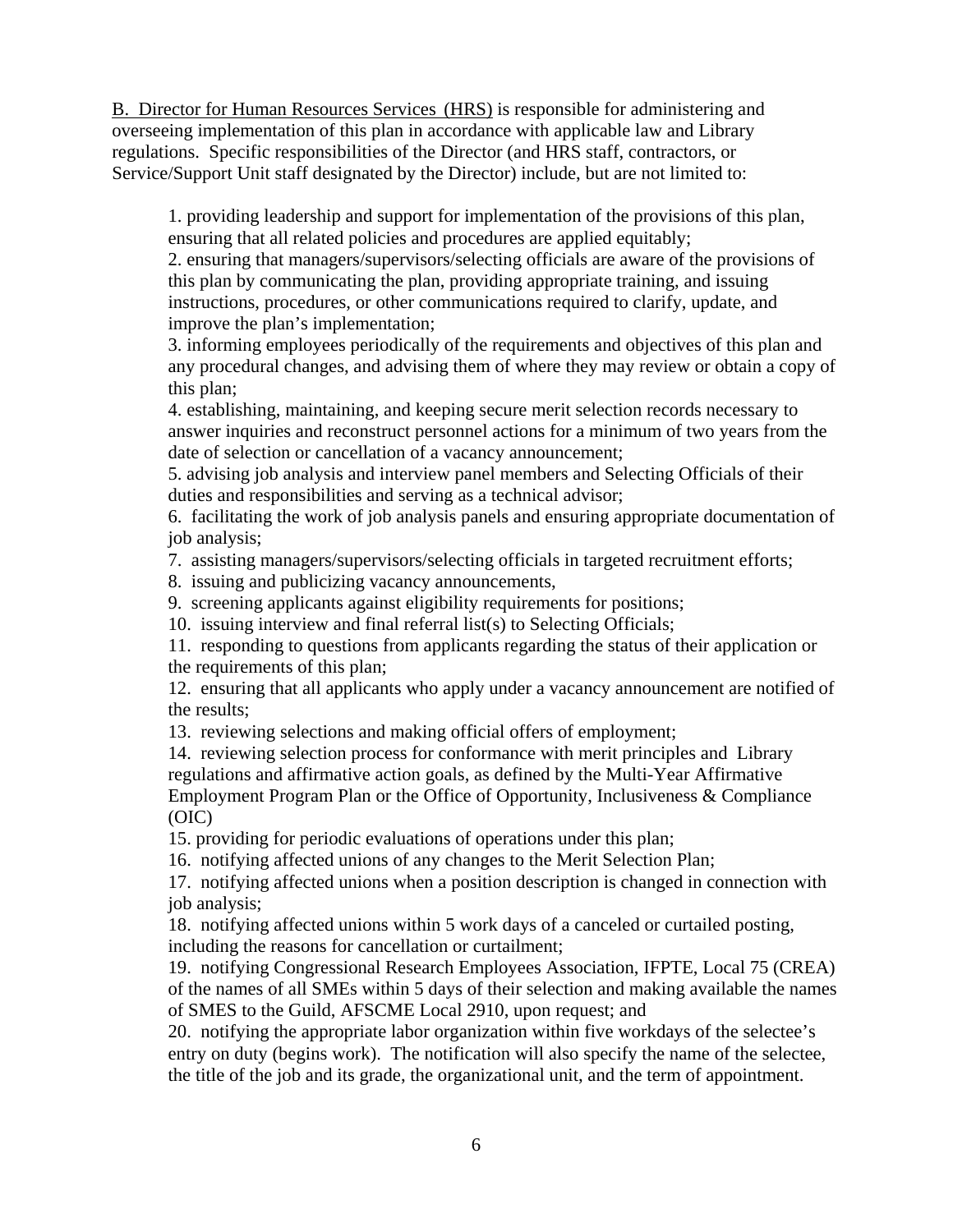C. Director of the Office of Opportunity, Inclusiveness & Compliance (OIC) is responsible for ensuring that reliable, accurate workforce data is available to Service/Support Units for use in recruitment plans and for coordinating with HRS and Service/Support Units on diversity analysis as outlined in Section XIII.

D. Subject Matter Experts (SMEs) serving on job analysis and/or interview panels are responsible for:

1. applying their subject matter expertise to perform job analysis tasks (identifying competencies/KSAs necessary to perform the job being analyzed and developing rating instruments to measure levels of proficiency in the competencies/KSAs, such as the applicant questionnaire and interview guide);

2. maintaining confidentiality of job analysis and/or interview process proceedings and documentation; and

3. disqualifying him or herself from serving on a job analysis and/or interview panel if, to do so, would create a conflict of interest or the appearance of such conflict, e.g., the employee's relative is an applicant for a vacancy.

E. Job Analysis Panels are responsible for:

1. reviewing position descriptions and determining, if needed, any minimum education, licensing, certification and/or experience qualifications (conforming to the provisions of this plan outlined in Section VIII. Recruitment and Selection Procedures);

2. identifying the competencies/KSAs necessary to perform the duties of the job series, job family, or individual position(s) being analyzed, including the "critical" competencies/KSAs<sup>[3](#page-6-0)</sup> to be measured by the Interview Panel;

3. developing validated rating instrument(s), i.e., applicant questionnaires and structured

interview guides, and/or other rating tools, which measure levels of proficiency in the competencies/KSAs; and

4. ensuring the content-validity of the selection process by appropriately documenting as outlined in this plan the job-relatedness of the competencies/KSAs and rating instruments used to fill a vacancy.

F. Interview Panels are responsible for:

 $\overline{a}$ 

1. attending required structured interview training and ensuring that the interview process is conducted according to interview training and guidelines;

2. determining prior to conducting interviews whether to verify experience on selfassessment applicant questionnaire/crediting plan by a) reviewing narratives/applications and/or b) conducting preliminary telephone interviews;

3. conducting and documenting the narrative/application review and/or preliminary telephone screen, if appropriate, and

<span id="page-6-0"></span><sup>&</sup>lt;sup>3</sup>Critical competencies/KSAs are those identified by a job analysis panel for which applicants must be assessed by an Interview Panel in a narrative/application review, a preliminary telephone interview or a full structured interview as having "fully acceptable" experience to be considered for selection. Critical competencies/KSAs are generally technical in nature.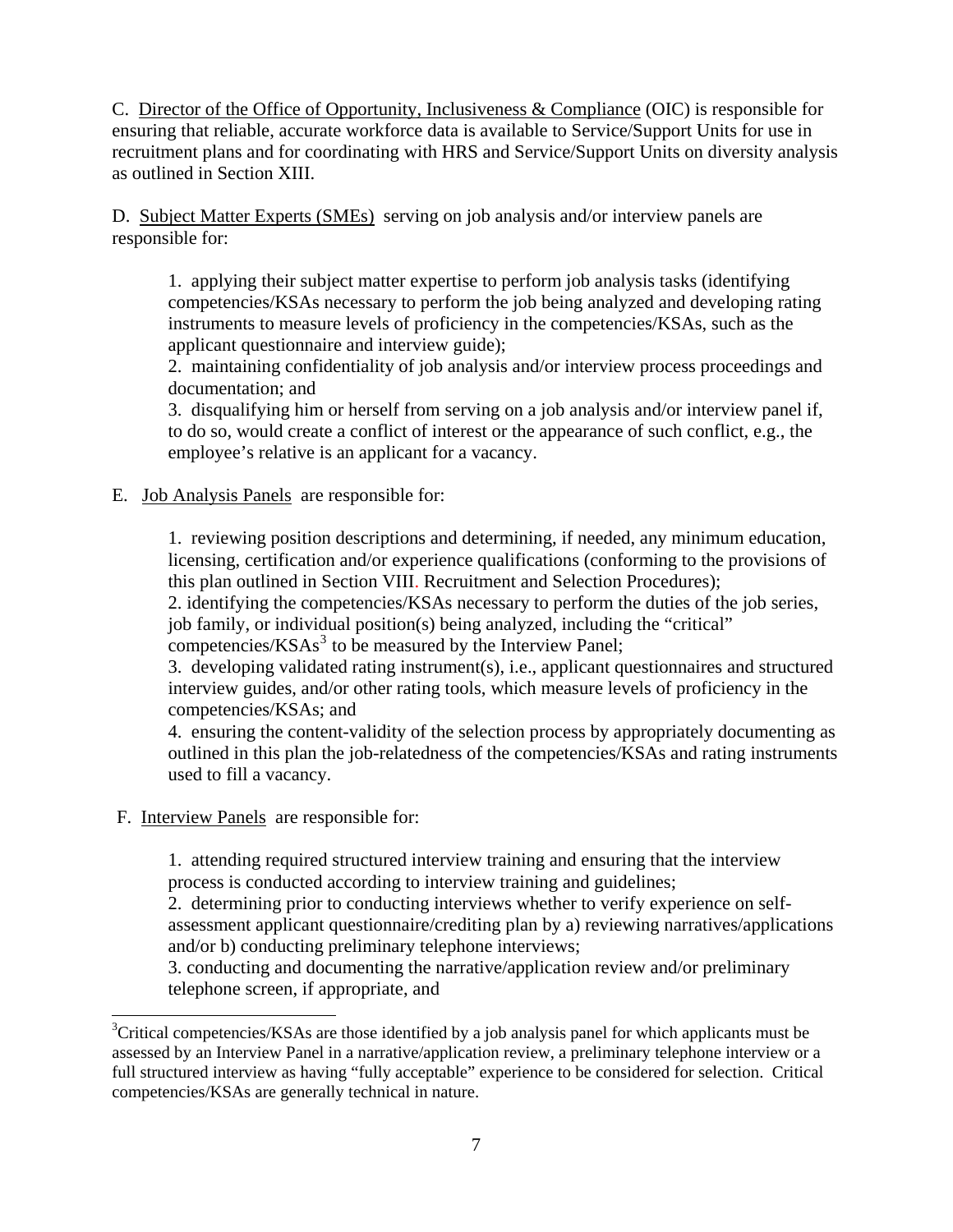4. conducting the structured interview, scoring interviewees using the benchmark anchors, and documenting the interview process.

G. Applicants are responsible for:

1. submitting all required application materials for vacancies for which they have an interest and for which they qualify and ensuring that such materials are received by HRS no later than the closing date of the vacancy announcement, except as provided in Section VIII.C.2.;

2. demonstrating that they have the competencies/KSAs necessary to qualify for positions for which they desire consideration by accurately portraying their job-related knowledge, education, training and experience in all application materials and throughout the selection process;

3. familiarizing themselves with the provisions of this plan and the procedures for applying for advertised positions; and

4. availing themselves of self-development opportunities to develop the competencies/KSAs required for positions at the Library.

### **VII. AREA OF CONSIDERATION**

A. Determining Area of Consideration. The area of consideration refers to the boundaries (area, organization, or group of organizations), within which persons must work to be eligible for consideration for a specific vacancy. Areas of consideration are determined by the Selecting Official for a vacancy, unless budgetary or FTE (full-time equivalent) constraints apply as outlined in VII.B. When considering the appropriate area of consideration, the Selecting Official shall choose an area large enough to produce an adequate number of highly qualified, diverse applicants. Selecting Officials may choose one of the following areas of consideration:

1. Unrestricted. (Anyone may apply. Normally, Library employment is limited to U.S. citizens. However, non-citizens may be employed provided they meet the conditions defined in LCR 2010-7: Employment of Non-Citizens Using Appropriated and Non-Appropriated Funds.)

2. Federal employees. (Current and former Federal employees from all three branches of government) $4$ 

3. Library-wide. (Current permanent, indefinite, indefinite NTE and/or temporary Library employees)

4. Service/Support Unit or Division-wide. (Current permanent and indefinite employees working within a specified Service/Support Unit or Division.)

<span id="page-7-1"></span>B. Restrictions due to Budgetary/FTE Constraints. Vacancies can only be restricted to the Service/Support Unit or Division due to budgetary and/or staff (FTE) ceiling constraints.<sup>[5](#page-7-1)</sup>

<span id="page-7-0"></span><sup>&</sup>lt;sup>4</sup> This includes status and nonstatus employees. Status employees are executive branch employees with three or more years of executive branch service. Legislative and judicial branch federal employees are nonstatus employees regardless of years of service.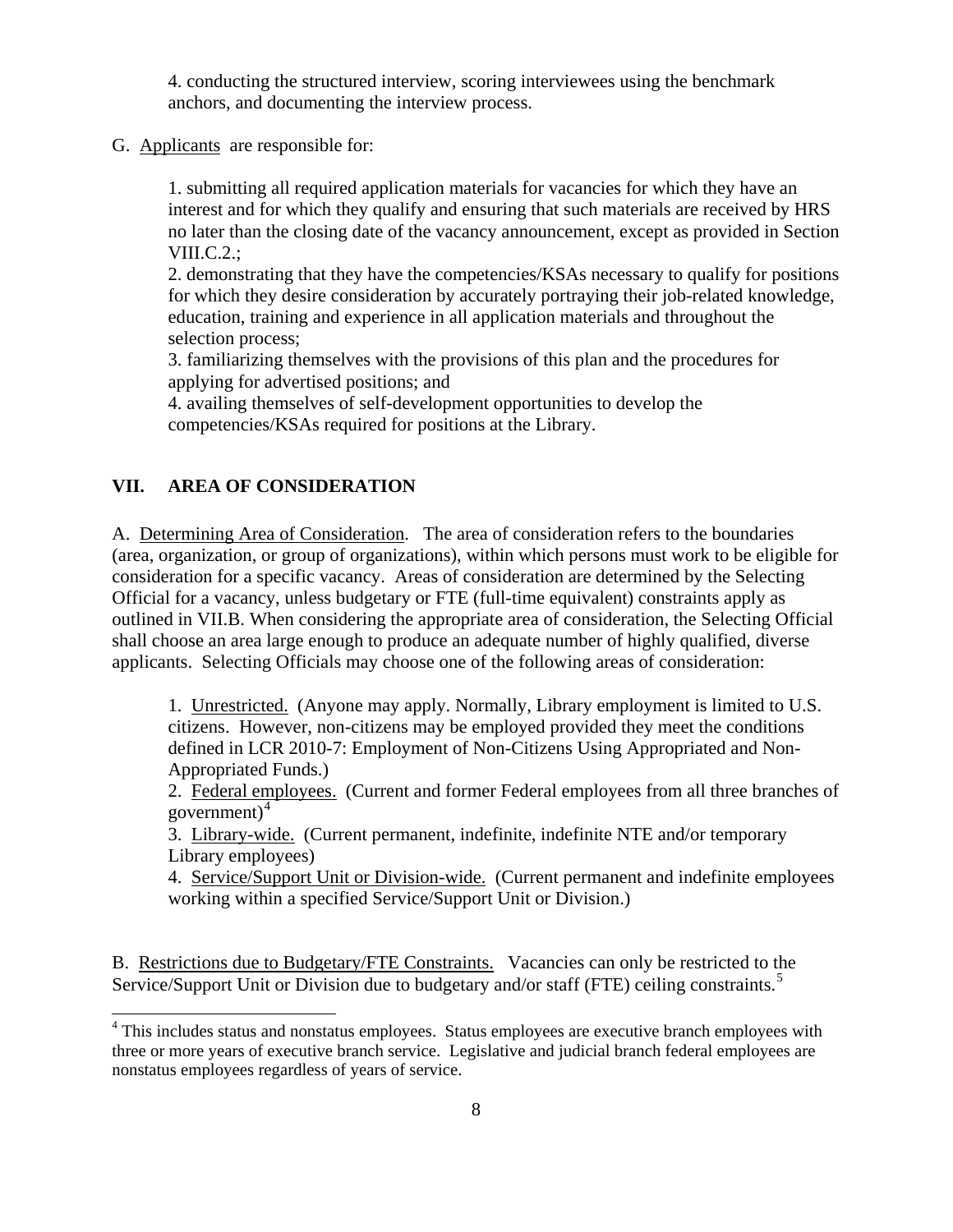Requests to restrict vacancies must be certified in writing by the Service/Support Unit Head through the vacancy announcement request process.

C. Concurrent Consideration. The Selecting Official may consider applicants through noncompetitive processes while concurrently considering candidates through the merit hiring competitive process. In accordance with Library regulations, noncompetitive processes include: 1) non-advancement placements (i.e., reassignments, demotions or reemployment<sup>[6](#page-8-0)</sup> of Library employees to positions without promotion potential beyond the employee's current or last nontemporary position); 2) the Selective Placement Program; and/or 3) approved recruitment, training, or exchange programs.

# **VIII. RECRUITMENT AND SELECTION PROCEDURES**

## A. Vacancy Announcement Request Procedures

 $\overline{a}$ 

1. Identifying a Vacancy. The Service/Support Unit determines the need to fill a vacancy in accordance with its procedures and designates a Selecting Official.

2. Accuracy of Position Description. The Selecting Official is responsible for ensuring the accuracy of the position description for the vacancy being filled. The Selecting Official and/or position supervisor reviews an existing position description and updates the position description, if needed. For new or significantly changed positions, the Selecting Official and/or position supervisor creates a new position description.<sup>[7](#page-8-1)</sup> New or updated position descriptions must be certified for accuracy by the position supervisor or Selecting Official, reviewed and approved in accordance with the internal procedures of each Service Unit, and forwarded to HRS for classification approval in accordance with the Classification Procedures outlined in LCR 2016-1. HRS staff, contractors, and/or Service/Support Unit staff provide consultative support to Selecting Officials in creating and updating position descriptions.

<sup>5</sup>The Library's annual budget designates a fixed number of full-time equivalent positions for organizations in the Library. If the hiring organization has no available FTEs then the posting must be limited to that organization to avoid exceeding the staff ceiling constraint.

<span id="page-8-0"></span><sup>6</sup> Reemployment provisions are found in Library of Congress Professional Guild, AFSCME Local 2910, April 2002, agreement, Article 19 , Section 17 and in the Congressional Research Employees Association IFPTE, Local 75 (CREA) agreement, Article XVIII, Section 16.

<span id="page-8-1"></span><sup>7</sup> Any position description changed and classified as a result of job analysis will become the position description of record for all incumbents in that position. If new or additional competencies/KSAs are added to the PD, the Library will notify the unions of the change(s) and provide appropriate training to the incumbents as determined by the Library, within a reasonable time period to assure that they can meet the new qualifications.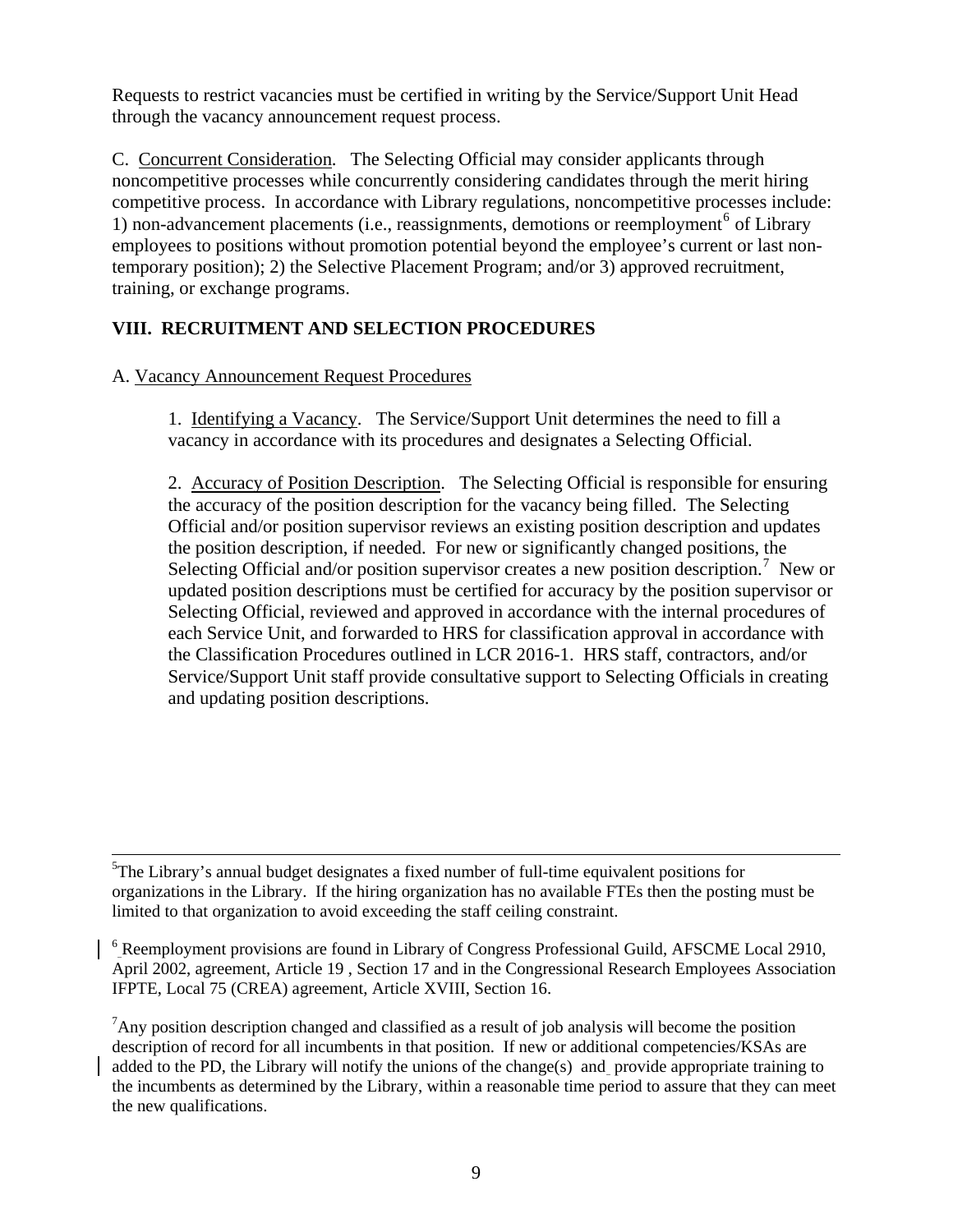3. Requesting a Vacancy Announcement. A Service/Support Unit requests that HRS announce a vacancy by submitting a Vacancy Announcement Request (VAR) to the HRS Office of Workforce Acquisitions. The Service/Support Unit must identify on the VAR the position to be filled and the Selecting Official and subject matter experts (SMEs) for the job analysis and interview panels. In addition, the VAR must include the signature of the appropriate Fund Manager authorizing fiscal approval to post the position.

4. Designating SMEs for the Job Analysis and Interview Panels. Each panel consists of the Selecting Official and at least two SMEs. The Selecting Official designates the members of the Job Analysis and Interview Panels for each vacancy announcement.

a. SMEs must be individuals who are performing, have performed, or are very knowledgeable of the responsibilities and tasks of the position being filled and who are at or are above the grade level of that position.

b. Individuals who intend to apply for the vacancy or for whom it might pose a conflict of interest or appearance as such (i.e., a family member may apply for the vacancy) cannot serve as a SME panel member.

c. Every reasonable effort shall be made to ensure that the panels reflect the diversity of the Library's workforce by including men, women, minorities, and persons with disabilities who meet the criteria outlined in 4.a. above.

5. Completing a Recruitment Plan. A Recruitment Plan must be prepared for each vacancy. This Recruitment Plan identifies areas and degrees of current Library underrepresentation in the job category being advertised as well as internal and external recruitment sources designed to attract qualified applicants to the vacancy, including members of the under-represented groups. The development of the recruitment plan constitutes Diversity Analysis Stage 1.

a. The Recruitment Plan is developed by the Selecting Official in consultation with the job analysis panel, Service/Support Unit administrative staff, HRS Specialists, and the Office of Opportunity, Inclusiveness & Compliance (OIC).

b. The plan must be received by HRS prior to posting the position.

## B. Job Analysis Procedures

Job analysis at the Library is conducted for vacancies to identify the competencies/KSAs necessary to perform the duties of the job series, job family, or individual position(s) being analyzed and to develop rating instruments ( i.e., applicant questionnaires and structured interview guides, and/or other rating tools, such as skill or specific ability tests) which measure levels of proficiency in the competencies/KSAs.

1. Conducting a Job Analysis Panel. Job Analysis Panels are convened by HRS or authorized Service/Support Unit administrative staff. The Panel's work may be facilitated by HRS staff, contractors and/or Service/Support Unit staff authorized by the HRS Director. Each job analysis panel is provided with: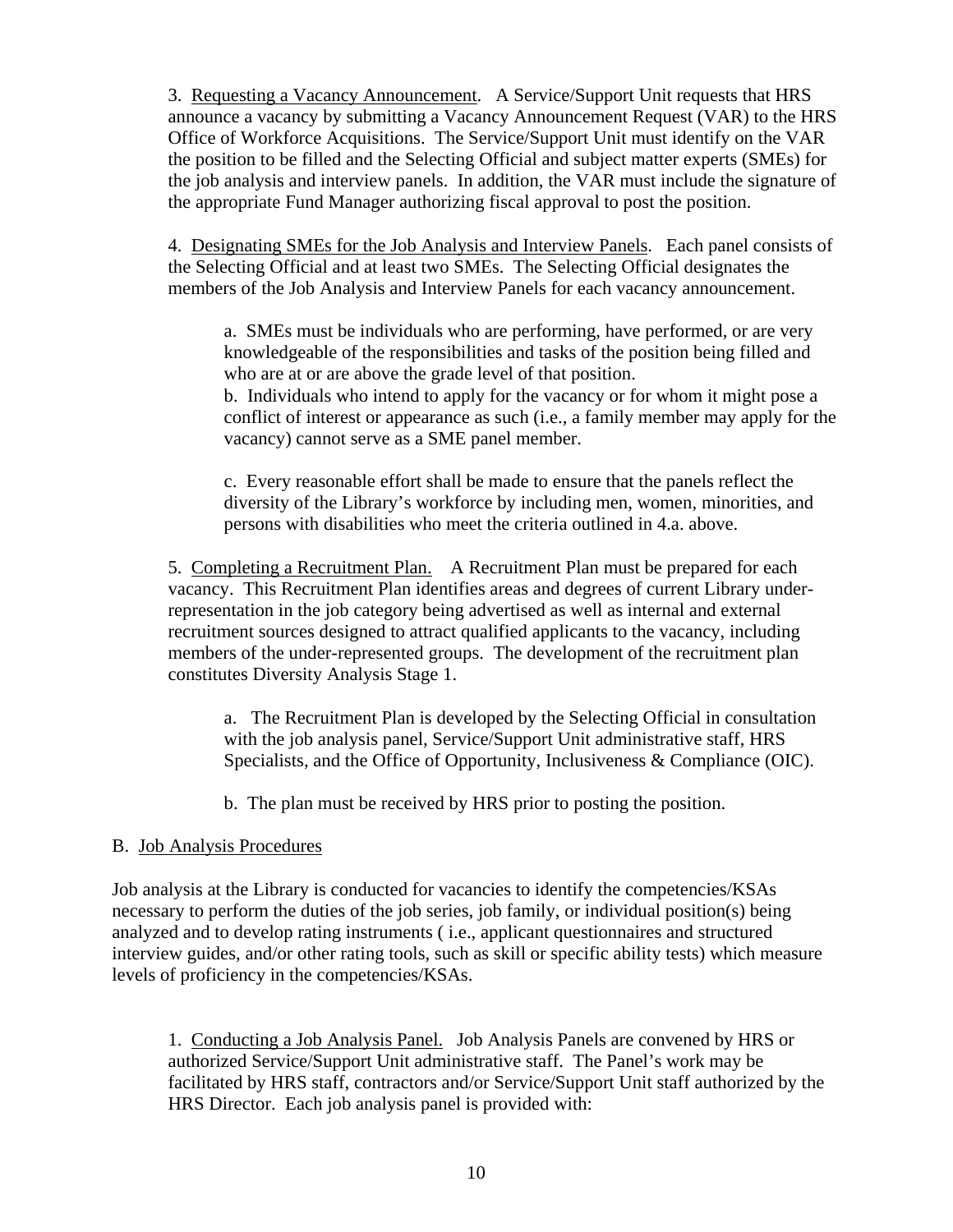a. a classified position description;

b. if applicable, OPM's Qualification Standards and/or Library-wide Occupational Requirements identifying basic requirements for the job series being analyzed, including any positive education, licensing, or certification requirements;

c. a draft job analysis worksheet/matrix and/or a list of competencies/KSAs to consider;

- d. a draft applicant questionnaire/crediting plan;
- e. if available, draft interview questions and benchmark anchors; and
- f. a draft vacancy announcement.

2. Determining Basic Qualification Requirements. The Panel reviews for reference purposes OPM and/or Library Occupational Requirements for the job series being analyzed and determines minimum education, licensing, certification, and/or experience requirements for the position being analyzed. Individual SME Panels may choose to adopt existing OPM or Library Occupational Requirements if job-related, important to performing the duties of the position, and required upon entry.

#### 3. Determining Competencies/KSAs and Completing Job Analysis Worksheet/Matrix.

a. The Panel determines the competencies/KSAs necessary to perform the duties of the position being analyzed. Competencies/KSAs may only be included in the selection process if evaluated by the Panel as job-related, important to performing the duties of the position, and required upon entry. $8$ 

b. Once competencies/KSAs are identified, the Panel assigns a relative weight (ranging from 1-3) to each competency/KSA. The weights are assigned based on the relative importance of each competency/KSA to each other. In addition, the Panel must identify the linkages between the competencies/KSAs and the duties found in the position description. The Panel must also identify 1) the competencies/KSAs to be measured in the Applicant Questionnaire/Crediting Plan and/or Structured Interview and/or other rating instruments, such as Skill or Specific Ability Tests and 2) the critical competencies/KSAs to be measured in the narrative/application review, preliminary telephone interview or full structured interview.

c. The Panel must document its work in a job analysis worksheet/matrix. Documentation must include:

- i. all competencies/KSAs to be used in the selection process;
- ii. Importance and Required Upon Entry ratings;
- iii. assigned weights (1-3);

 $\overline{a}$ 

iv. identification of rating instruments ( i.e., Applicant Questionnaire/Crediting Plan, Structured Interview and/or Skills or Specific Ability Tests) to be used to measure each competency/KSA;

<span id="page-10-0"></span> ${}^{8}$ For most positions, it is recommended that panels identify seven to ten (7-10) competencies/KSAs to assess during the selection process.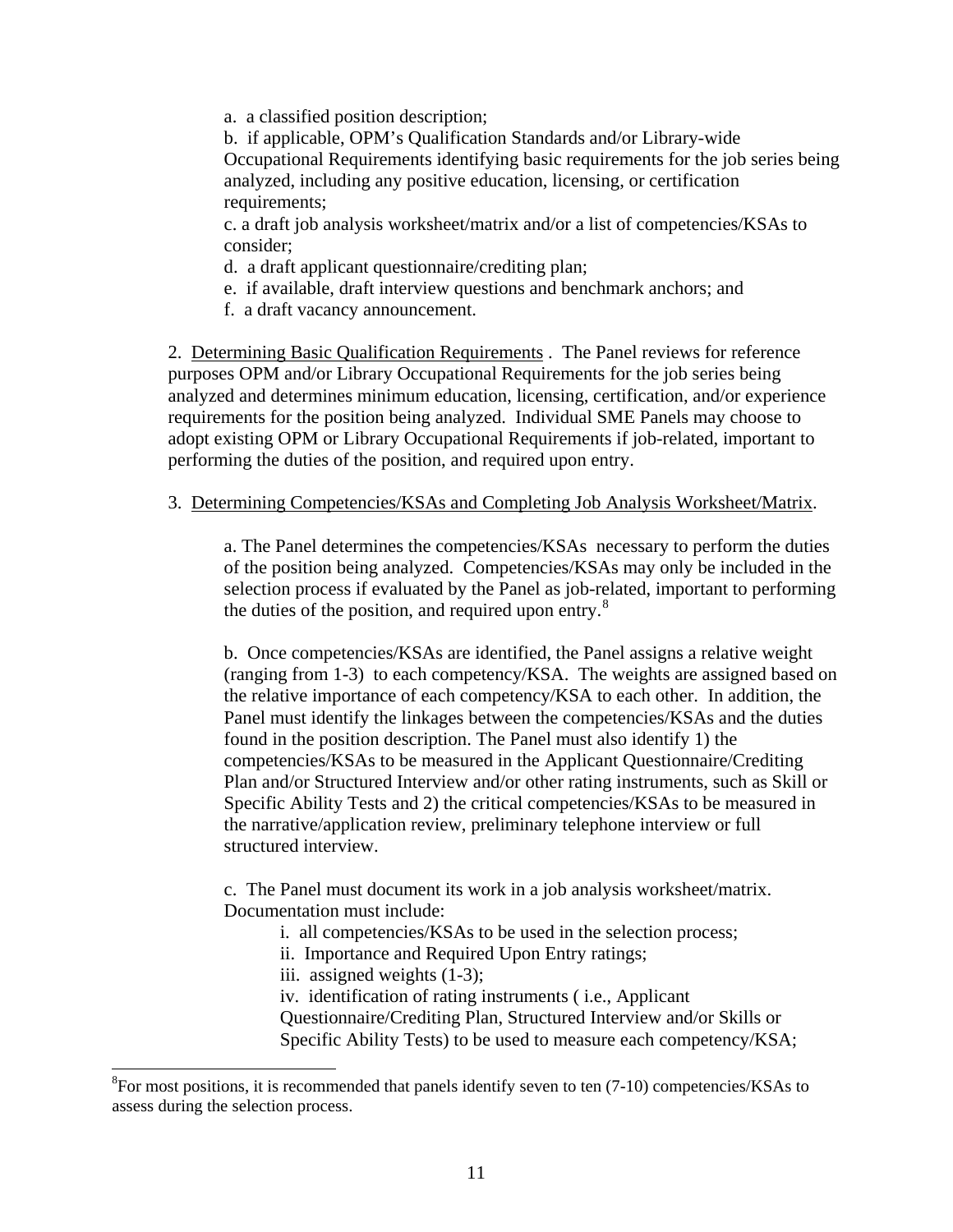v. the critical competencies/KSAs to be used in the narrative/application review, preliminary telephone interview or the full structured interview; and

vi. linkages between each competency/KSA and the duties identified in the position description.

4. Completing Final Applicant Questionnaire/Crediting Plan. The Panel reviews, edits, and refines the applicant questionnaire/crediting plan, ensuring that the questions and levels of experience are relevant to the competency/KSA being measured and to the position being analyzed. Panel members should ensure questions and levels of experience options are sufficiently descriptive to enable applicants and Panel members to distinguish between experience levels and to identify with accuracy the applicant's background and experience. Competencies/KSAs may be measured by more than one question.

5. Completing Final Structured Interview Questions and Benchmarks. The Panel reviews, edits, and refines the interview questions and benchmark anchors to be used when scoring interviews. If draft interview questions and benchmarks are not available, the Panel develops appropriate interview questions and benchmark anchors with the assistance of the HRS staff, contractor or Service/Support Unit staff facilitating the work of the panel. Panel members should ensure benchmark anchors are sufficiently descriptive to provide a meaningful guide for use by the Interview Panel in scoring the interviews.

6. Approving Final Job Analysis Package. Based on the work of the Job Analysis Panel, HRS or authorized Service/Support Unit administrative staff prepare the final job analysis documents (job analysis worksheet/matrix, applicant questionnaire/crediting plan, interview questions and benchmarks, and vacancy announcement) for final panel review and approval. The Panel is responsible for ensuring the accuracy and content validity of these documents.

7. When to Conduct a Job Analysis Panel. Job analysis is not required every time a position is filled. Whether a new job analysis is required depends on the currency of the most recent job analysis for the position(s) to be filled and the frequency of changes in the requirements of a position. For example, information technology positions will likely require more frequent reviews than more static positions. Selecting Officials may choose to rely on recent job analysis materials (i.e., those developed for job series, job families, or individual position(s) within a two year period) in lieu of convening a new job analysis panel. When filling any vacancy for which the job analysis documents are more than two years old, a job analysis panel will be convened to review the job analysis and update, if needed.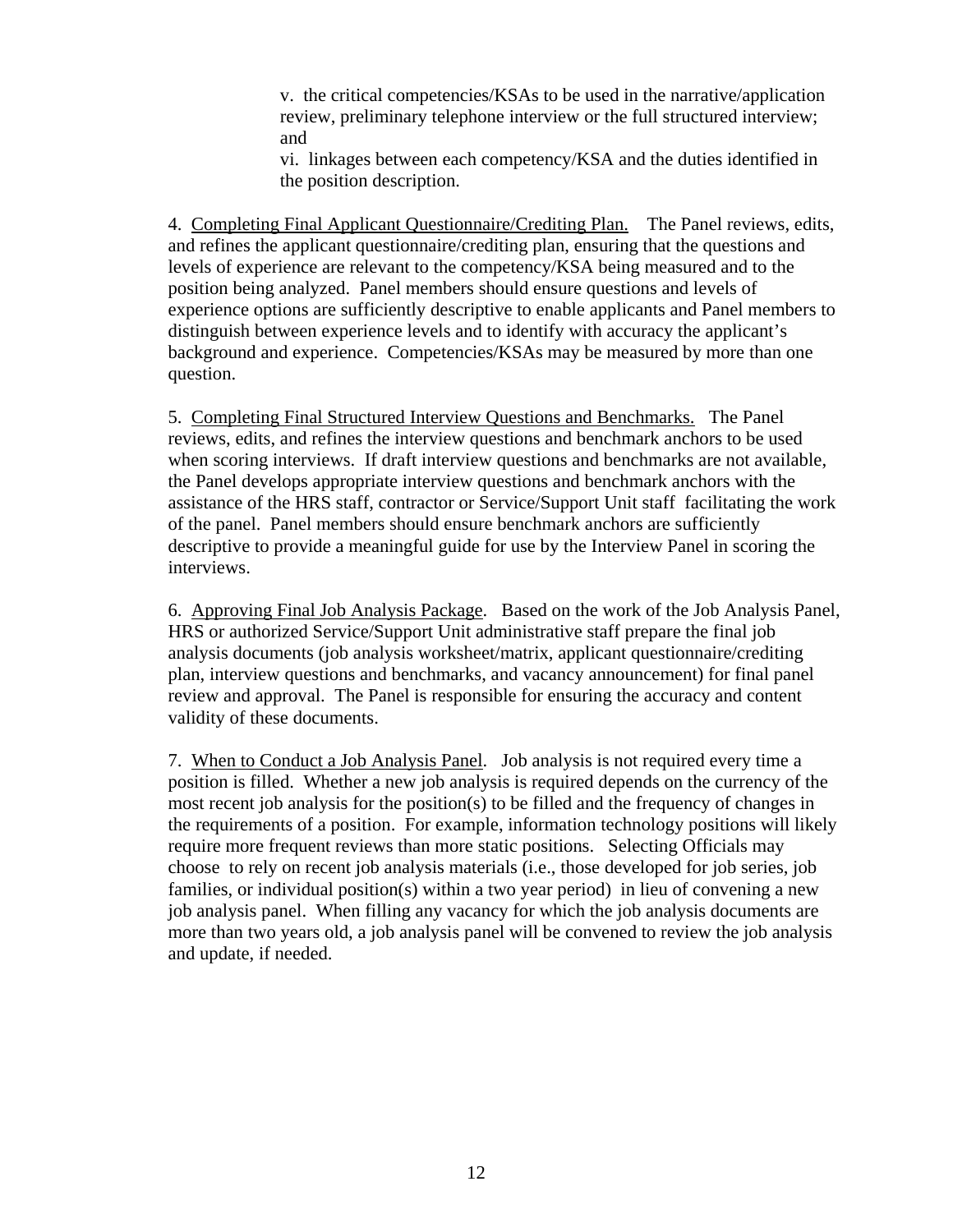### C. Vacancy Announcement Procedures.

1. Content of Vacancy Announcements. Vacancy announcements shall include, but not be limited to, the following:

a. vacancy announcement number;

b. opening and closing dates and whether the position is open until closed or open continuously;

c. title of position, series, grade, salary range, appointment tenure;

d. tour of duty (hours, special shifts), work schedule (including alternative work schedule options), and any overtime requirements;

e. career-ladder potential, if any;

f. organization and geographic location of position;

g. statement regarding the bargaining unit status of a position; and if applicable, identifying the bargaining unit;

h. statement that a position is managerial or supervisory, if applicable

i. number of vacancies at time of posting, with a stated reservation by the Library to fill a lesser or greater number of vacancies;

j. summary of the duties of the position/essential functions of the job;

k. area of consideration;

l. eligibility requirements;

m. education, license, or certification requirements, if applicable;

n. critical competencies/KSAs and other competencies required for the position with clear designation of the critical competencies/KSAs;

o. security clearance requirements, physical requirements, and test requirements, if any;

p. instructions on how to apply, both paper and on-line;

q. instructions related to mail delivery;

r. a list of documentation required from applicants;

s. equal employment opportunity statement;

t. Selective Placement Program statement;

u. description of the evaluation process, including the role of critical competencies/KSAs;

v. statement regarding relocation expenses;

w. statement on probationary period requirements;

x. if a vacancy announcement is canceled and later reposted, the first vacancy announcement will be referenced and a statement included that lists the changed requirements, if any, and information on whether or not applicants must reapply; y. contact information (e-mail and telephone) for general and technical questions; and

 z. statement regarding what to do if technical difficulties prevent applicants from submitting their applications prior to the posted deadline.

2. Posting Period for Vacancy Announcements. Vacancy announcements will remain open for a minimum recruitment period of ten (10) workdays unless a longer posting period is requested by the Selecting Official or required by the Recruitment Plan. Closing dates may be extended by the Selecting Official in increments of five (5) workdays or more or extended by the HRS Director one (1) day or more due to circumstances beyond the Library's control, such as emergency closings.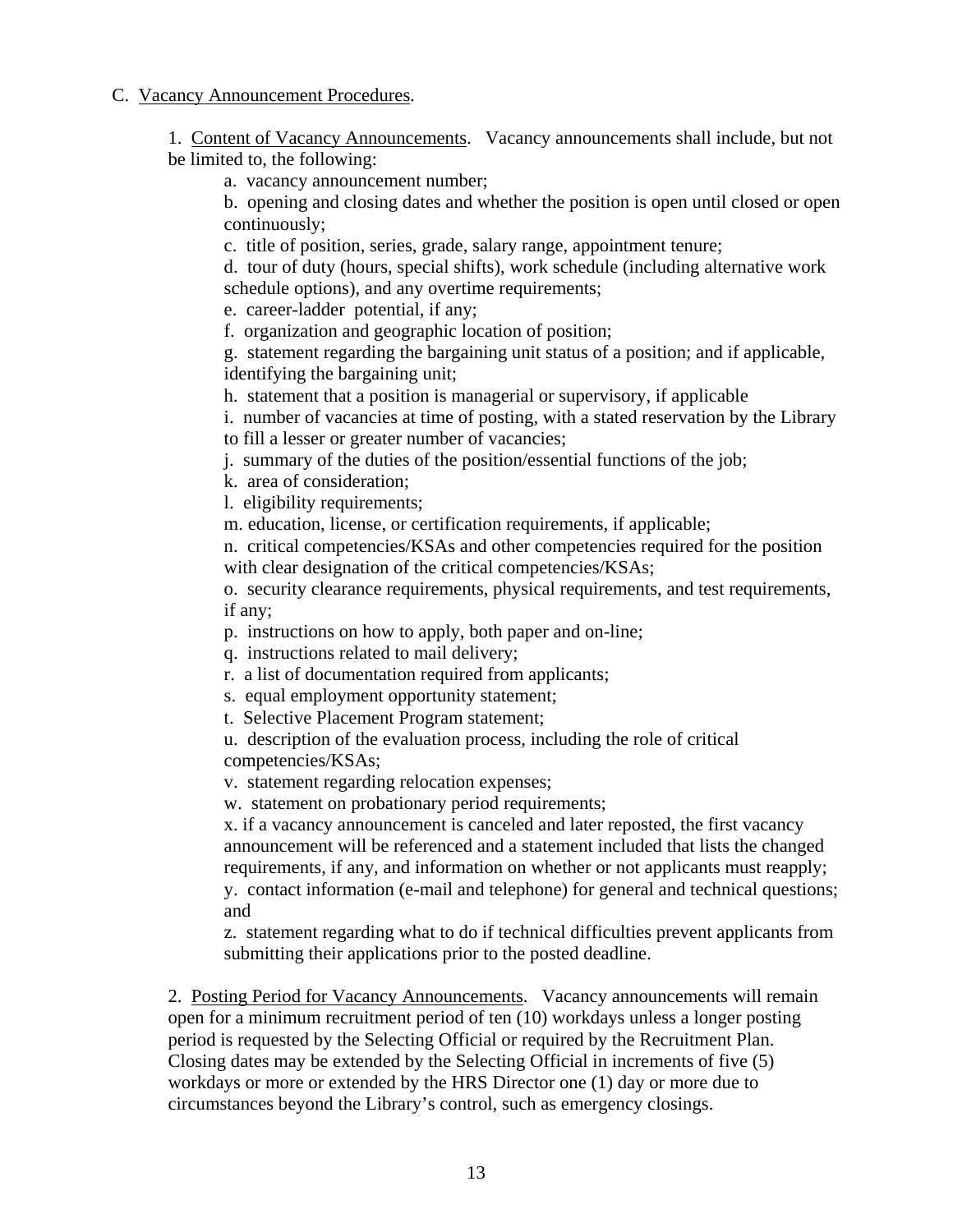a. Vacancy announcements remain open to receipt of applications until the posted closing date.

b. If a vacancy announcement has been closed to the receipt of applications, employees who are on approved leave or excused absence for the entire period that the vacancy announcement was open must submit their applications using a job kit by close of business of the third  $(3<sup>rd</sup>)$  workday after the vacancy announcement closed in order to be considered.

3. Distribution of Vacancy Announcements. HRS staff are responsible for posting vacancy announcements. All announcements are posted on the Library's Web site and paper copies placed on the Library's Employment Office bulletin boards. Vacancy announcements are also distributed electronically by HRS to all labor organizations and Service/Support Units. HRS will ensure that employees with visual impairments are provided access to vacancy announcements, upon request. HRS staff, contractors, and/or Service/Support Unit administrative staff are responsible for distributing vacancy announcements to sources targeted in recruitment plans developed in Diversity Analysis Stage1.

4. Open Vacancy Announcements. Open, continuous vacancy announcements, i.e., vacancy announcements without specific closing dates remain open until filled or cancelled. These are used when vacancies are difficult to fill or continuing.

5. Registers. Registers may be used to advertise recurring vacancies for which recruitment is expected to be difficult or continuing. Candidates submit applications to be included in the register. These applications are available for screening when the positions are needed. Registers would be used until superseded or cancelled. The Library will meet all bargaining obligations with applicable unions prior to implementation of registers.

## D. Application Procedures.

1. Methods of Applying. Applicants may apply for a vacancy online using the Library's automated system or manually using a "Job Kit" available from the Library. HRS will, upon request, provide applicants with job kit materials, including a copy of the vacancy announcement, the position description, an applicant questionnaire/crediting plan, and instructions for completing a Federal style resume.

2. Required Application Materials. Applicants must apply as specified in the vacancy announcement to be considered for a vacancy. All application documents must be legible (typing/word-processing preferred). Application materials must either be submitted online or received by HRS on or before the final closing date, except as noted under VIII.C.2.b. above. Applicants who wish to be considered for a vacancy must submit the following materials.

a. Online Applicants: a completed electronic application form available through the Library's automated system, including the applicant questionnaire/crediting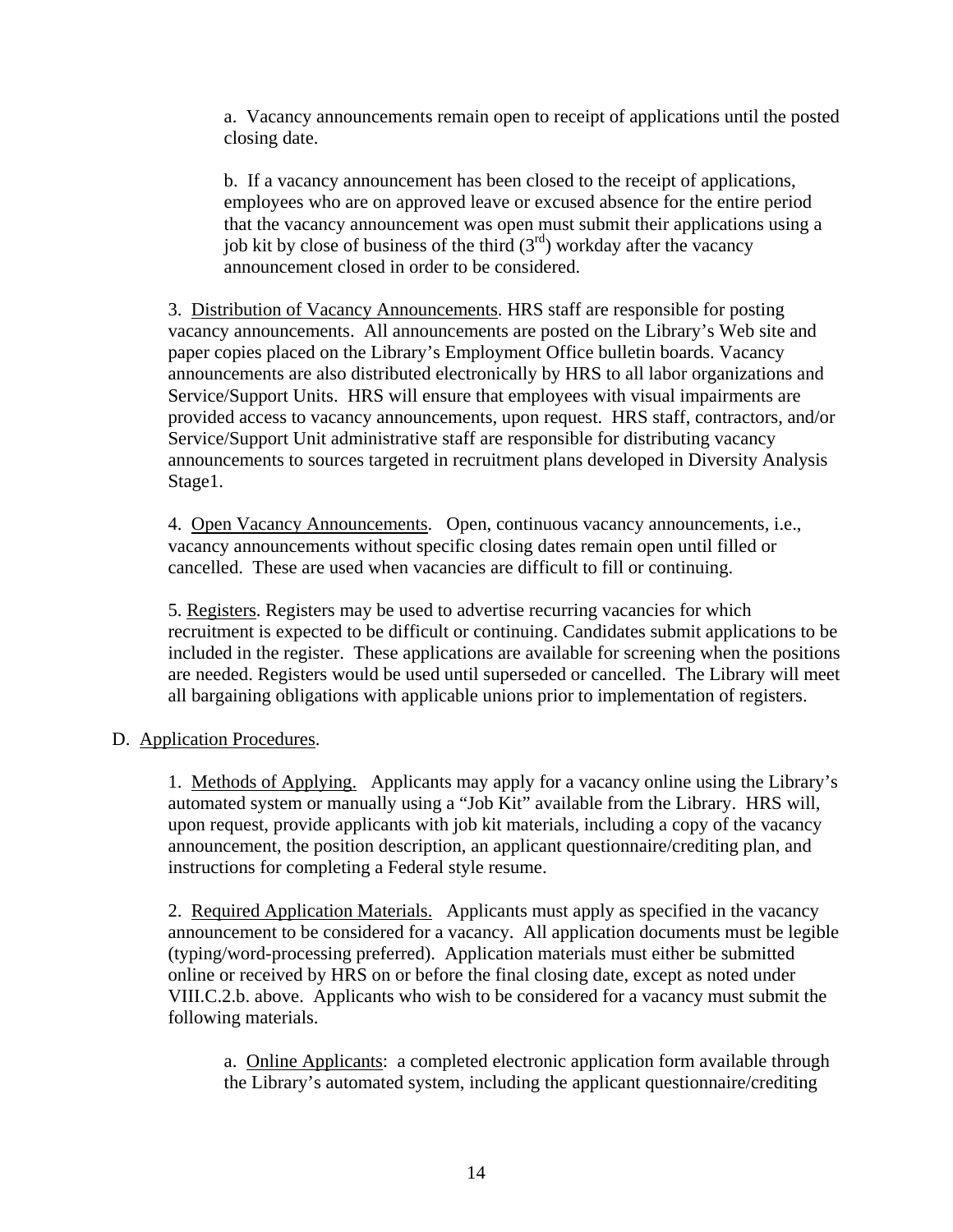plan and supporting narratives. A supplemental resume may be submitted, if desired.

b. "Job Kit" Applicants: a completed scannable application form, including responses to the applicant questionnaire/crediting plan, an OF-612 or Federalstyle resume, and brief narrative statements supporting responses to the applicant questionnaire/crediting plan on supplemental sheets of paper. Each supplemental sheet submitted by an applicant must include his/her name and the vacancy announcement number.

c. Transcripts, licenses, and/or certifications: Applicants for vacancies with education, licensing, and/or certification requirements must submit copies of their documentation with their application materials. These documents may be faxed, scanned, or mailed to the Staffing Specialist or hand delivered to the Interview Panel. They must be received prior to a full interview. Applicants who do not submit the required documentation will not be interviewed and will be disqualified from further consideration. Official documentation will be required if selected for the position.

Failure to complete all mandatory sections of the online or job kit application form or failure to submit an OF-612 or Federal-style resume and brief supporting narratives with a job kit application will disqualify applicants from further consideration for the vacancy for which they are applying.

3. Notification to Applicants. Online applicants will receive an electronic confirmation of successful submission of applications. For applicants submitting their applications in hard-copy format using the "Job Kit", HRS staff will review all documents for completeness and issue a receipt. The vacancy announcement will include contact information for applicants who experience technical difficulties preventing them from submitting a timely application.

### E. Screening Procedures.

The Library employs multiple steps to screen candidates for selection by the Selecting Official. The steps include screening through the applicant questionnaire/crediting plan and the structured interview. Skills or specific ability tests, if validated, may also be used in addition to or instead of the applicant questionnaire/crediting plan or structured interview, as specified in Section VIII. E.6.

1. Initial Screening and Rating of Applicants. Applicants are initially screened for basic eligibility, qualification requirements, and experience related to required competencies/KSAs on the basis of a self-assessment applicant questionnaire/crediting plan developed by a job analysis panel.

a. Applicants are screened for basic eligibility through the Library's automated system evaluating objective eligibility criteria (e.g., completion of required application materials and timely submission of application and supporting documentation) published in advance in a vacancy announcement. Applicants may also initially be screened through the system on minimum education, certification, and/or licensing requirements approved by the Job Analysis Panel and published in the vacancy announcement.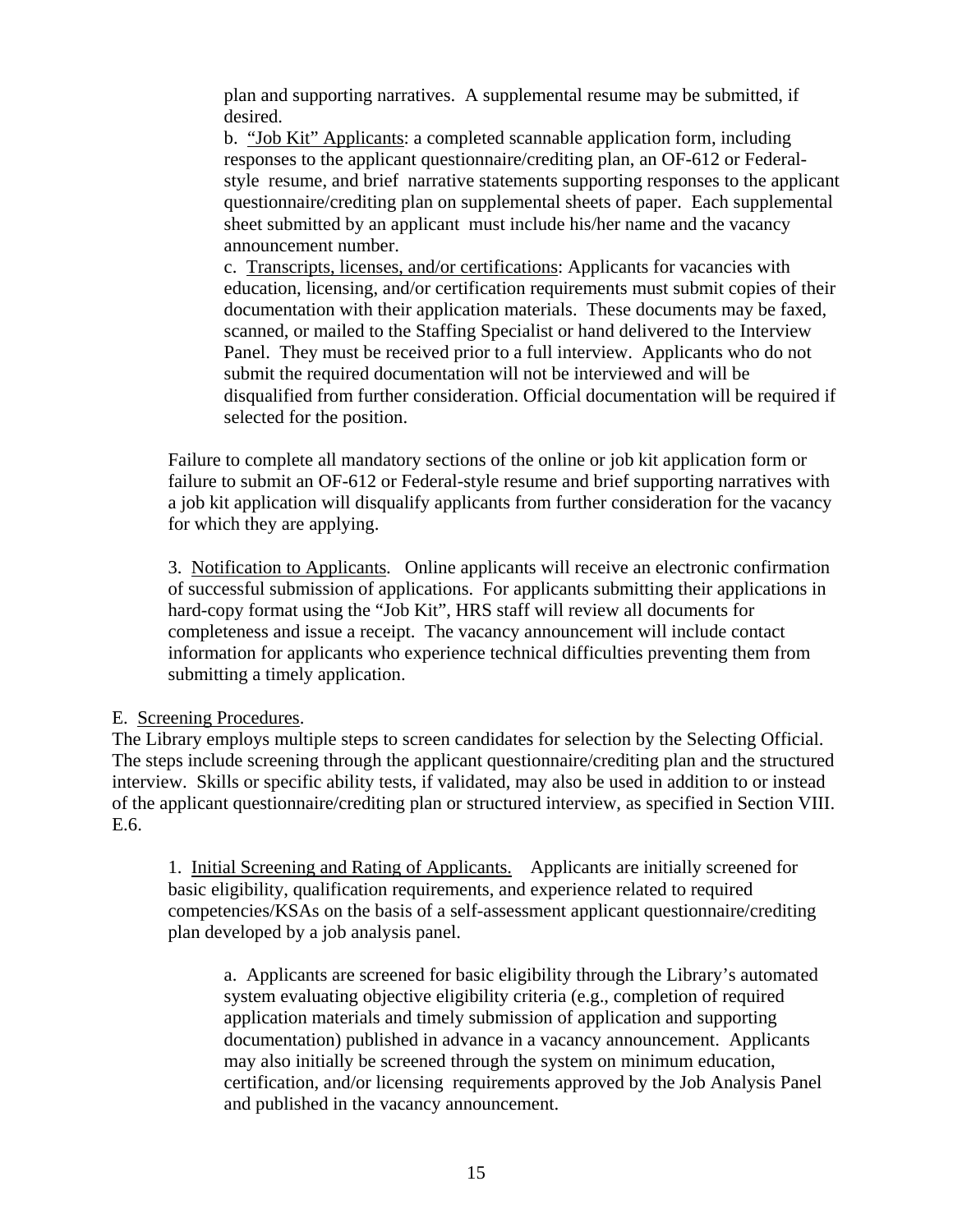b. Applicants are scored on their applicant questionnaire/crediting plan based on their self ratings for each competency/KSA. A composite weighted score is derived from the self-rating for each competency/KSA multiplied by the competency/KSA's weight as determined by the Job Analysis Panel.

2. Establishing Interview Referral Cutoff Score. All interview referrals will be based on the automated scoring of the applicant questionnaire/crediting plan plus eligibility, education, licensing, and/or certification requirements, if applicable.

a. HRS staff establishes a minimum interview referral list of applicants to be interviewed for a vacancy. The minimum number of candidates to be referred includes the top seven applicants plus applicants with the same score as the seventh ranked applicant (the top seven plus ties). The list of applicants to be referred is reviewed to determine the degree of diversity of the pool, based on a comparison of the referral pool with under-representation data identified in the Recruitment Plan. When the applicant pool contains members of underrepresented groups, they will be added up to the  $12<sup>th</sup>$  ranked candidate.<sup>[9](#page-15-0)</sup>

b. The Selecting Official has the option of requesting a larger interview pool than the minimum described above. The Selecting Official may determine the size of the interview pool based on information provided by HRS staff describing the range of scores, the number of candidates receiving each score within that range, and the presence of under-represented groups identified in the Recruitment Plan within that range. The Selecting Official has no information identifying individual candidates until the interview referral list is received. This constitutes Diversity Analysis Stage 2.

#### 3. Establishing Interview Referral List.

 $\overline{a}$ 

a. HRS staff issues the referral list to the Selecting Official. For vacancies with minimum education, certification, or licensing requirements, HRS staff verifies that applicants on the interview referral list meet those requirements by reviewing transcripts, licensing, and/or certification documentation. Applicants who do not meet those requirements are eliminated from the list. For every applicant eliminated from the list, the Selecting Official may request that an additional applicant be referred. All applicants with the same score will be included in the additional referral.

b. The list of applicants referred shall be in alphabetical order with no reference to the automated system scores.

c. For every applicant who declines an interview, is unavailable for interview within a reasonable period of time, or who withdraws during the interview

<span id="page-15-0"></span><sup>&</sup>lt;sup>9</sup> When adding members of under-represented groups up to the  $12<sup>th</sup>$  ranked candidate, any applicant whose score is the same or higher than an under-represented applicant will also be added to the referral pool.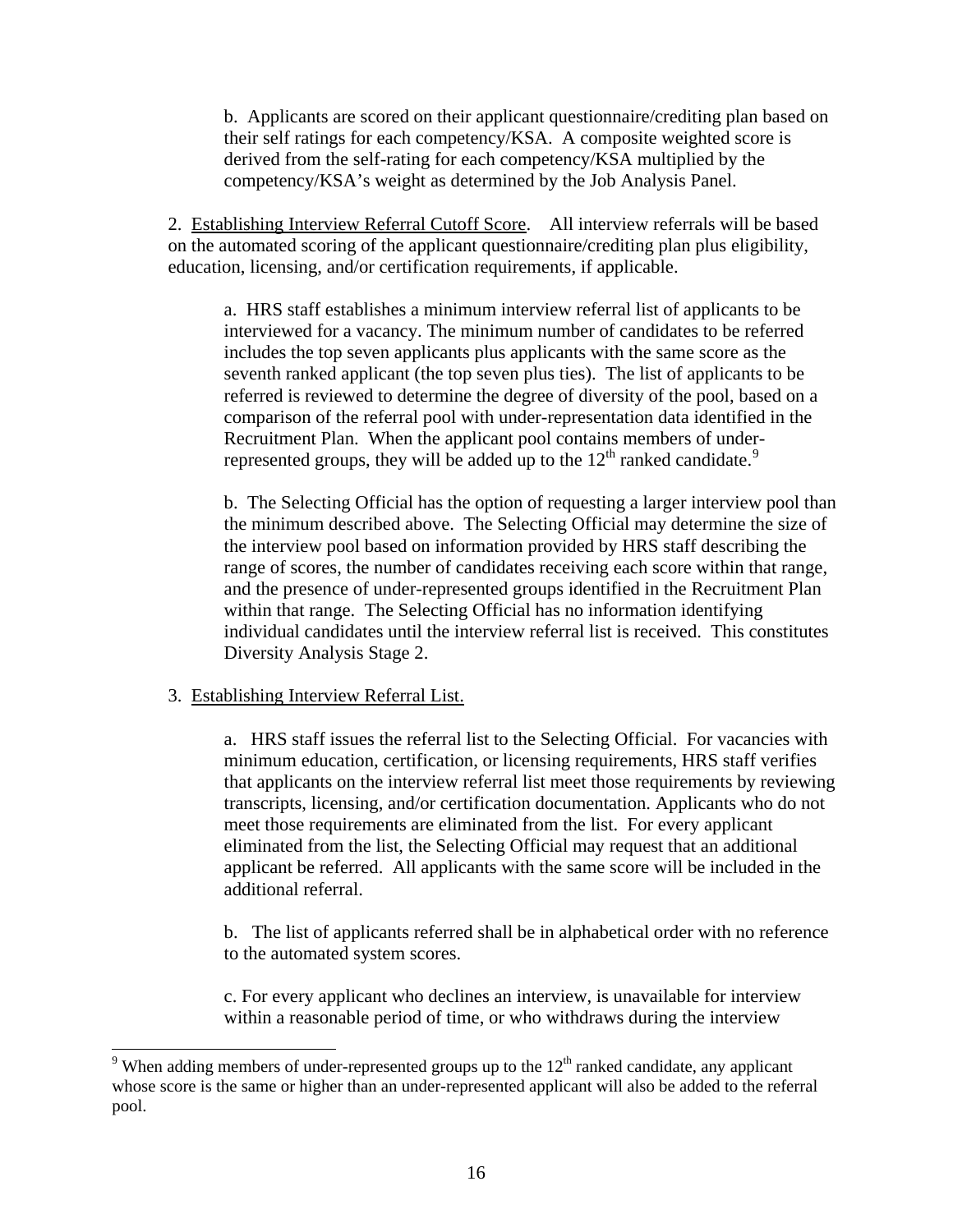process, the Selecting Official may request that an additional applicant be referred. All applicants with the same score will be included in the additional referral.

d. Documentation of any applicant's declination or unavailability for interview or withdrawal from the process shall be maintained.

4. Optional Use of Verification Tools . Prior to beginning structured interviews for a vacancy, the Interview Panel may choose whether to verify self ratings provided by applicants on the interview referral list through the use of narrative/application reviews and/or preliminary telephone interviews. Following these screening procedures the Selecting Official may then request that additional candidates be referred to replace any applicants disqualified. The Selecting Official may only request up to the number of candidates disqualified, and that number plus ties will be referred.

 a. Option to Review Narratives/Applications. The Interview Panel may choose to review narratives/applications provided by applicants. If this option is used, the Panel shall disqualify applicants if the narratives and the applicant profile demonstrate less than "Fully Acceptable" experience on one or more of the critical competencies/KSAs. All Panel members must agree on a decision to disqualify on this basis.Documentation of disqualifications shall be maintained. The Selecting Official may request that additional candidates be referred to interview to replace those disqualified, and that number plus ties will be referred.

b. Option to Conduct Preliminary Telephone Interview. The Interview Panel may choose to conduct preliminary telephone interviews with all applicants, using the questions related to one or two of the critical competencies/KSAs. If this option is used, the Panel shall disqualify applicants found by the Panel to have less than "Fully Acceptable" experience on one or two of the critical competencies/KSAs. All Panel members must agree on a decision to disqualify on this basis. Documentation of disqualifications shall be maintained. The Selecting Official may request that additional candidates be referred to interview to replace those disqualified, and that number plus ties will be referred.

c. Adding Applicants to Interview Referral Based on Verification Tools. If additional candidates are referred to interview based on the Interview Panel's use of one or both verification tools, all new candidates on the interview referral list must be assessed using the same tools as were used to assess the initial group of applicants on the interview referral list.

5. Structured Interview . The Library uses structured interviews to identify bestqualified candidates for final referral to the Selecting Official for selection. Using standard procedures and questions developed in advance of the posting and asked of all applicants, the interview is intended to verify some of the self ratings provided in the applicant questionnaire/crediting plan.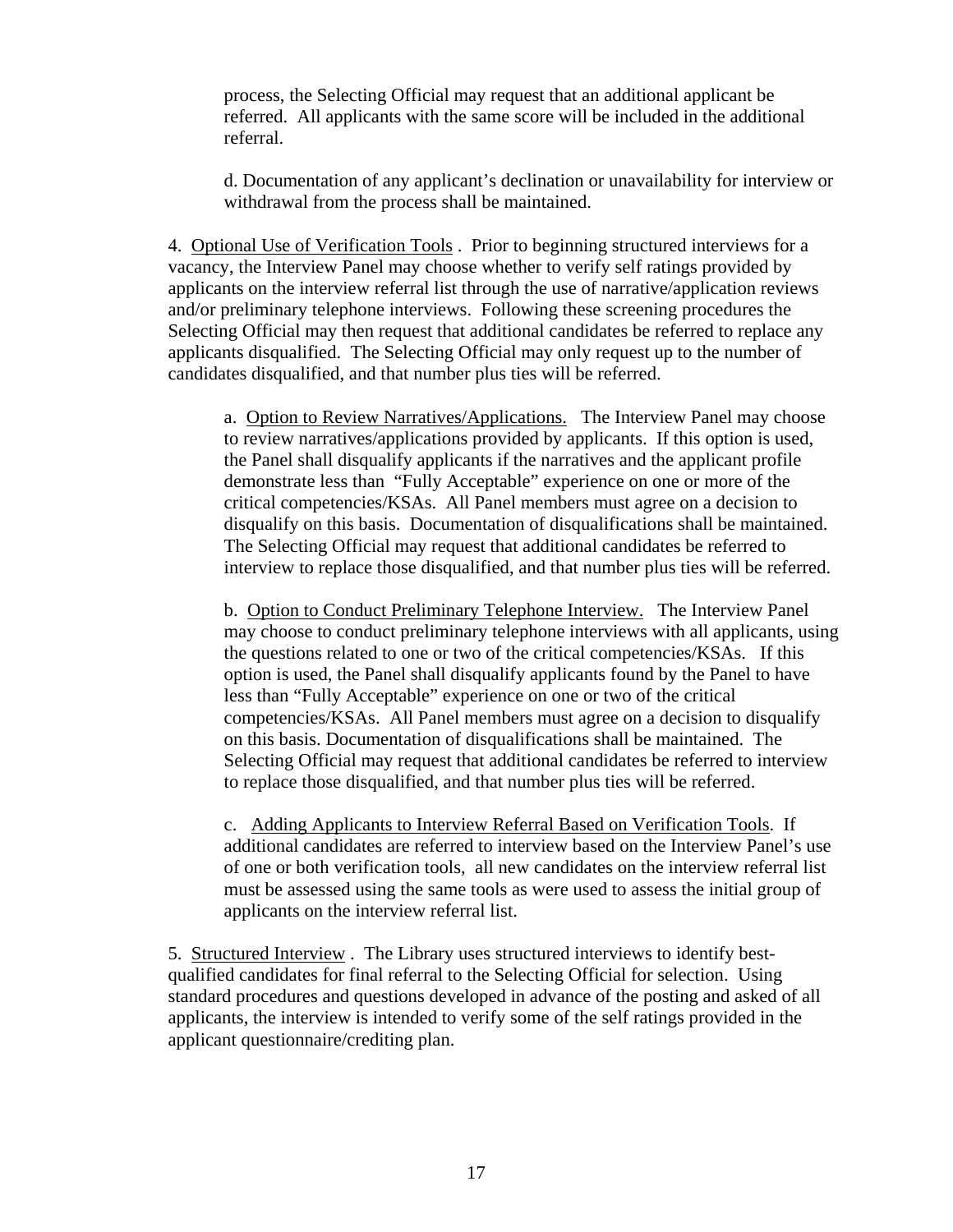a. Conducting Structured Interviews. Structured interviews are conducted by Interview Panels, which include the Selecting Official and at least two additional Subject Matter Experts (SMEs). One of the SMEs, other than the Selecting Official, acts as the Chairperson of the Panel. This person ensures that the interview process is conducted according to interview training and that appropriate documentation is produced throughout the interview process.

b. Structured Interview Training. Interview Panel members (Selecting Official and SMEs) as well as the HRS staff assigned to the Panel must receive structured interview training prior to the interviews. The HRS staff ensures that interview training has been provided to all participants prior to conducting any interviews and responds to any questions from interviewers prior to the interviews commencing and throughout the selection process.

c. Interview Materials. Structured interviews will be conducted using the interview questions and benchmark anchors developed in job analysis. Interviewers will be provided with an interview package prior to the interviews; which includes the interview referral, each referred applicant's application (including the applicant questionnaire/crediting plan, and a resume or OF 612, if applicable), a structured interview guide, and copies of transcripts, licenses, and/or certifications, if applicable.

d. Request for References. All applicants who are interviewed will be asked for permission to contact supervisors as references and for a list of references, if not already provided in the application materials. The applicants will be advised that their references will only be contacted when the applicant has been referred to the Selecting Official on the Final Referral List.

e. Scoring of Structured Interviews. The Interview Panel members independently score the interviews using the benchmark anchors. The scores will be based on a five-point scale (4 = Outstanding, 3 = Superior, 2 = Fully Acceptable,  $1 =$  Less than Fully Acceptable, and  $0 = No$  Evidence of Experience). After completing their individual scoring, the Interview Panel meets with an HRS staff member who compiles the individual scores and facilitates a discussion of their ratings and justifications. Based on the discussion, the Interview Panel members make final ratings independently.

i. Each applicant's final interview score is mathematically computed based on a weighted average of the interviewers' scores. This score is calculated by 1) summing ratings across panelists for each KSA; 2) multiplying each summed score by the KSA Weight to get a weighted score; 3) summing weighted scores across KSAs into a Grand Total; and 4) dividing the Grand Total by the sum of KSA weights multiplied by the number of panelists.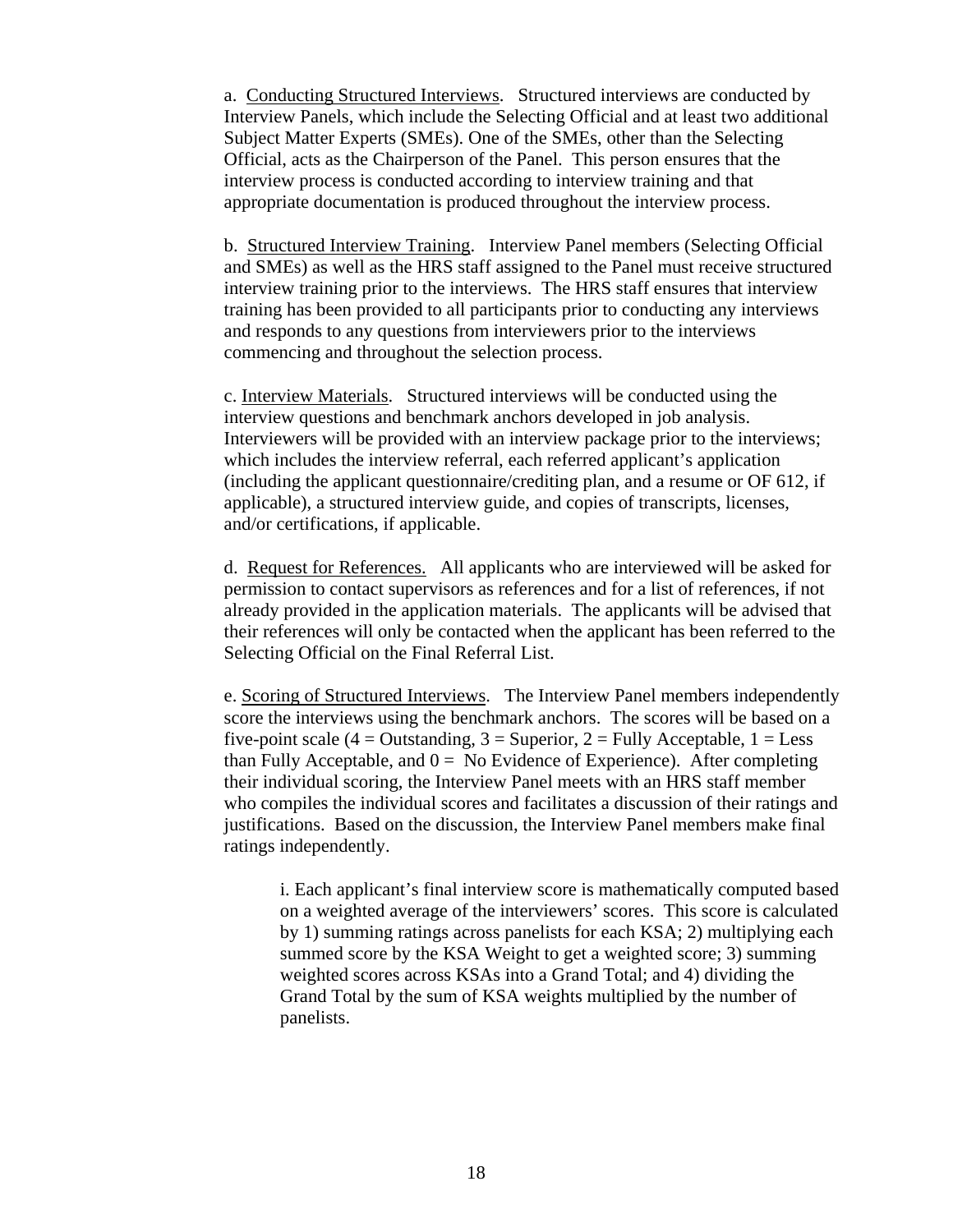ii. The final interview score is computed to the first decimal and is rounded to the next highest if the second decimal is .05 or greater (e.g., 3.05 would become 3.1). Otherwise, the second decimal is truncated (e.g., 3.22 would become 3.2).

f. Disqualification of Applicants. If an applicant receives a "less than fully acceptable' or 'no evidence of experience" rating (1 or 0) on any critical competency/KSA or a "no evidence of experience" (0) rating on any competency/KSA from any interviewer, the Panel must decide during the facilitated meeting whether the applicant should be considered further in the selection process. All interviewers must agree on a decision to disqualify on this basis and must document the basis for the disqualification. The Selecting Official may request that additional candidates be referred to interview to replace those disqualified. The Selecting Official may only request up to the number of candidates disqualified, and that number plus ties will be referred.

g. Establishing the Final Referral. Based on each applicant's final score in the structured interview, the HRS staff issues a final referral of the best-qualified applicants to the Selecting Official for selection. All applicants who scored "fully acceptable" or above are listed on the final referral and are eligible for selection. Additional applicants may be referred to interview if requested by the Selecting Official when the interview stage fails to result in 3 or more applicants deemed "superior" or higher based on the final interview score.

6. Optional Use of Skills Tests/Specific Ability Tests. Job applicants may be assessed through content valid skills tests (work simulations) or specific ability tests (knowledge tests). These tests may be used in place of or in addition to the self assessment applicant questionnaire/crediting plan. These tests may be introduced prior to, during, or after the interview process and may be administered online or through a proctored test. The Library may choose to use a skills test (work simulation) or a specific ability test (knowledge test) for assessing candidates for specific job series, families, or highly populated positions when such tools would improve the evaluation of applicants for required competencies/ KSAs. The process of developing and validating such tests is a collaborative effort of the Service/Support Unit(s) requesting such a test and Human Resources Services.

#### F. Selection Procedures.

1. Selection from Final Referral List. The Selecting Official is responsible for choosing the successful applicant(s) from among those applicants on the final referral list.

a. Reference Checks . References will be checked by the Selecting Official or his/her designee using the reference check form as a guide. References will be checked only for those applicants under consideration for final selection.

b. Selection Factors . The Selecting Official will choose from among those applicants on the final referral list by weighing such factors as organizational needs, reference information, writing/work samples, and applicants' ratings on the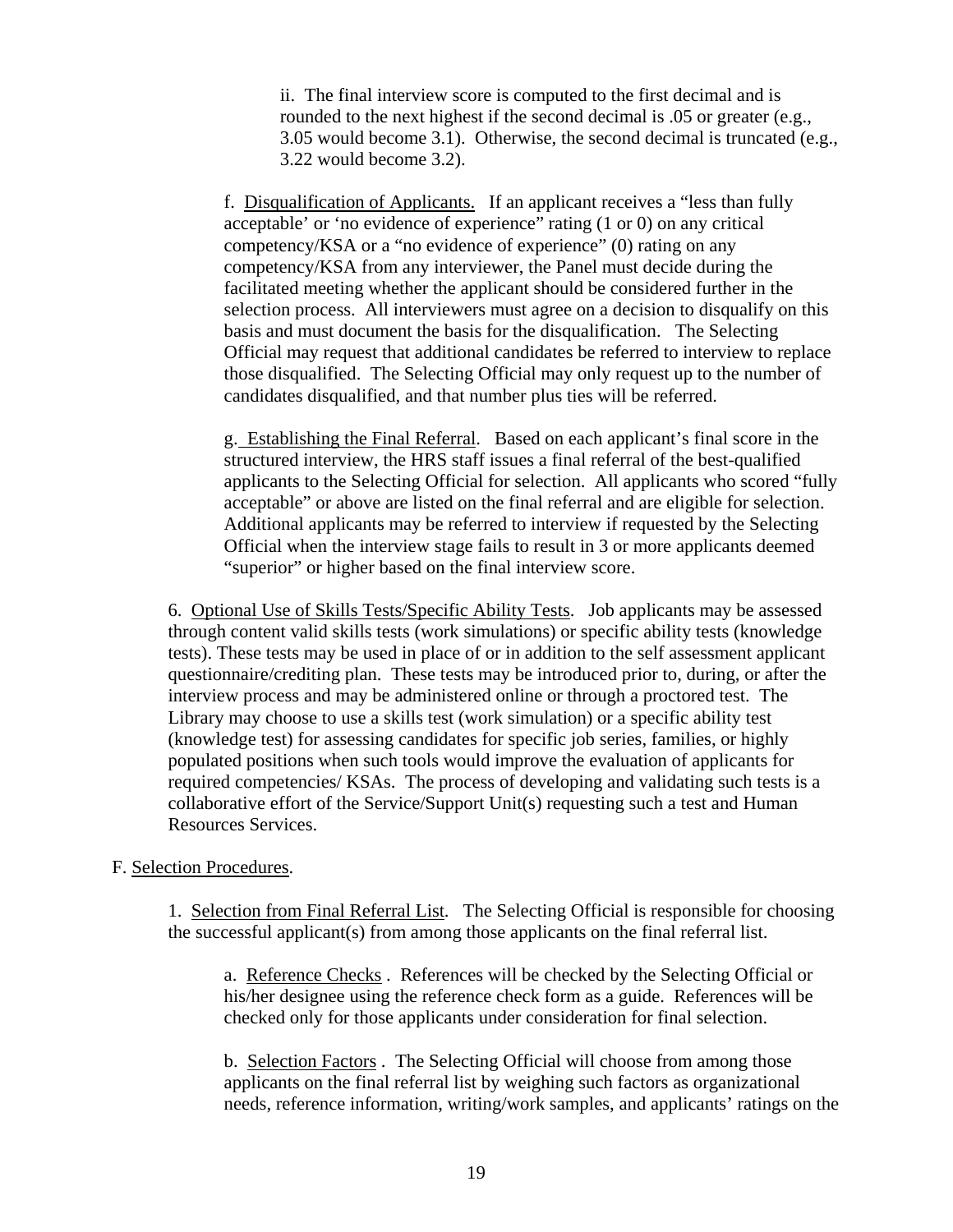most important experience areas for the position as identified in job analysis. The Selecting Official may request that applicants on the final referral list provide writing samples or work samples such as design drawings for use as additional information by the Selecting Official when making a selection from the final referral list.

c. Preparation of Selection Documentation. Selection documentation will be prepared by the Selecting Official to explain the reason(s) the successful applicant(s) was selected and the reason(s) the other finalists were not selected. Once the Selecting Official has made the selection(s), a Personnel Action Request (PAR) for the proposed selected applicant(s) is submitted by the Service/Support Unit for personnel security review and approval by HRS.

d. Contingent and Official Offers. The Selecting Official may make a contingent offer to the selectee prior to the Service/Support unit submission of the PAR. All new hires must be reviewed by the Security Office prior to the official offer being made to a selectee. The Director for Human Resources Services is the appointing authority for all selections. Only HRS staff are authorized to make an official final offer of employment.

e. Time Period for Making Selections. The Selecting Official makes the selection(s) as expeditiously as possible. The initial and any additional selections must be made within 90 days of issuance of the interview referral list. The Selecting Official may request an extension of the 90 day period in writing to the Director for Human Resources. That request must contain the extenuating reason(s) requiring an extension of time.

2. Right to Not Select. Management has the right to select or not select for any given position.

# **IX. NOTIFICATION TO APPLICANTS**

The Library will notify the selectee through an official offer and person(s) not selected will be notified of their non-selection when the selectee(s) has entered on duty (begins work).

## **X. DOCUMENTATION AND RECORD KEEPING**

A. Maintenance of Merit Selection Files . The Library (HRS) will maintain merit selection files to document each hiring action taken under this plan. Merit selection files will be maintained for two years from the date of selection or cancellation of a vacancy. If a complaint, grievance, or dispute is filed regarding an action, the merit selection file will be maintained until the conclusion of the case, including any appeals.

B. Content of Merit Selection Files . The merit selection files shall comply with the record keeping provisions of the Federal Records Act of 1950 (FRA). Merit selection files must include documentation sufficient to reconstruct hiring actions taken under the plan and include the following records: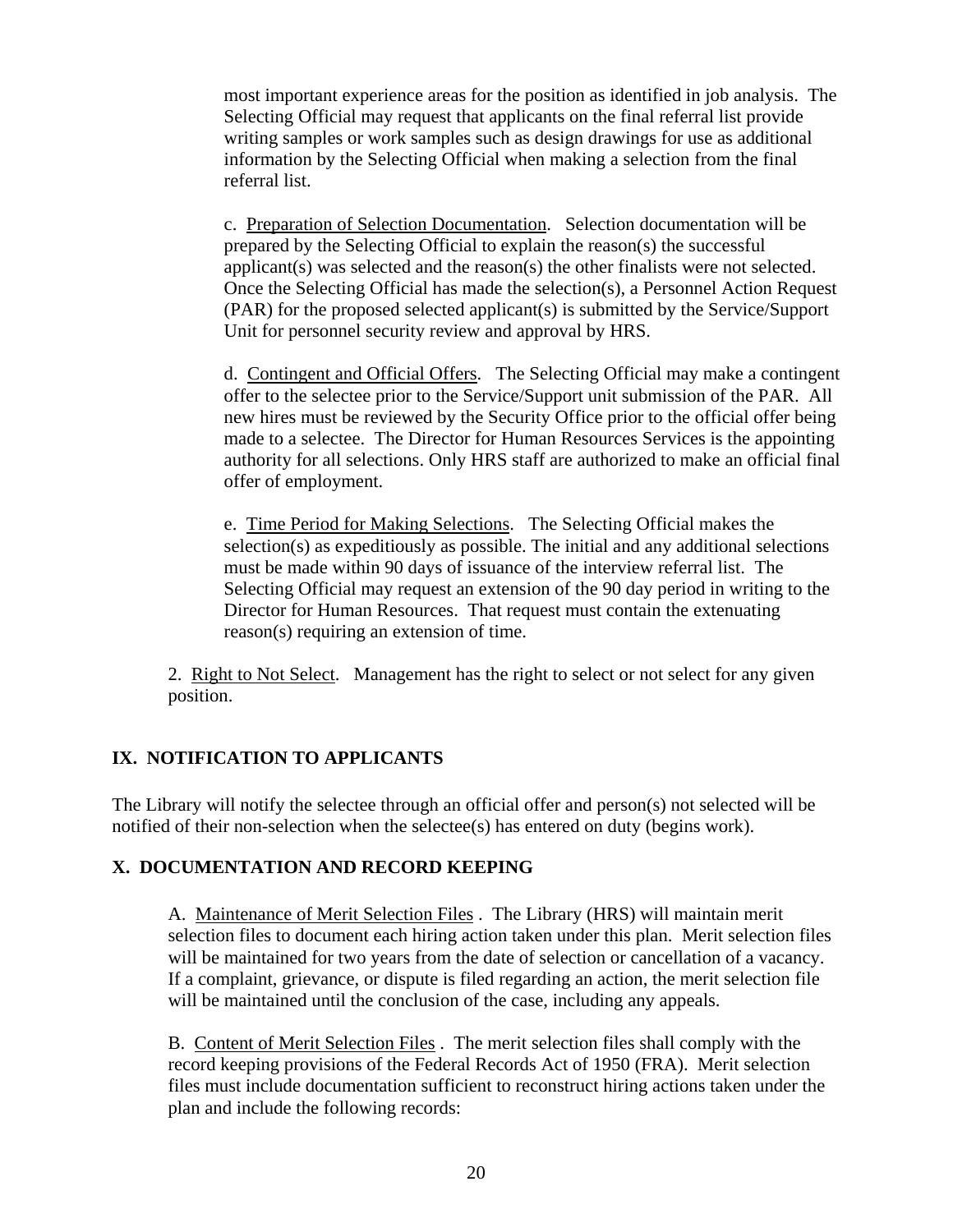- 1. Vacancy Announcement Request (VAR);
- 2. copy of vacancy announcement;
- 3. copy of position description;
- 4. copy of Recruitment Plan (Diversity Analysis Stage 1);
- 5. all application materials and attachments received from applicants;
- 6. copies of all correspondence with applicants (including e-mail);
- 7. Diversity Analysis Stage 2 review;
- 8. diversity report on overall applicant pool;
- 9. vacancy control record listing all applicants and their scores;

10. signed job analysis documentation, including applicant questionnaire/crediting plan, job analysis worksheet/matrix, interview questions and benchmarks, and vacancy announcement;

11. copy of any skill or specific ability tests used,

- 12. list of scores from highest to lowest;
- 13. interview referral list;
- 14. Selecting Official and SMEs' interview forms, disqualification

documentation and final rating forms (Interview Panel documentation);

- 15. final referral list<sup>1[0](#page-20-0)</sup>;
- 16. narrative explanation of the reason(s) for selection;
- 17. reference check forms; and
- 18. Diversity Analysis Stage 3 review.

C. Access to Merit Selection Files. The Library is responsible for maintaining the confidentiality of all documentation. Merit selection files will be safeguarded and not released to unauthorized persons. Information sent to authorized persons will be marked "Confidential - for addressee only".

### **XI. EMPLOYEE/APPLICANT INFORMATION**

A. Information Made Available to Applicants. Any applicant may request information from HRS regarding the status of their application at any stage in the process. Any applicant may also inquire in writing to HRS as to their total score for any vacancy for which he/she has applied. Following this request, an applicant for a position will be informed of:

1. the total score he/she received on the applicant questionnaire/crediting plan and the structured interview,

- 2. the cutoff score for the interview referral list, and
- 3. whether the position has been filled

 $\overline{a}$ 

<span id="page-20-0"></span> $10$ Includes reason(s) applicant was not selected.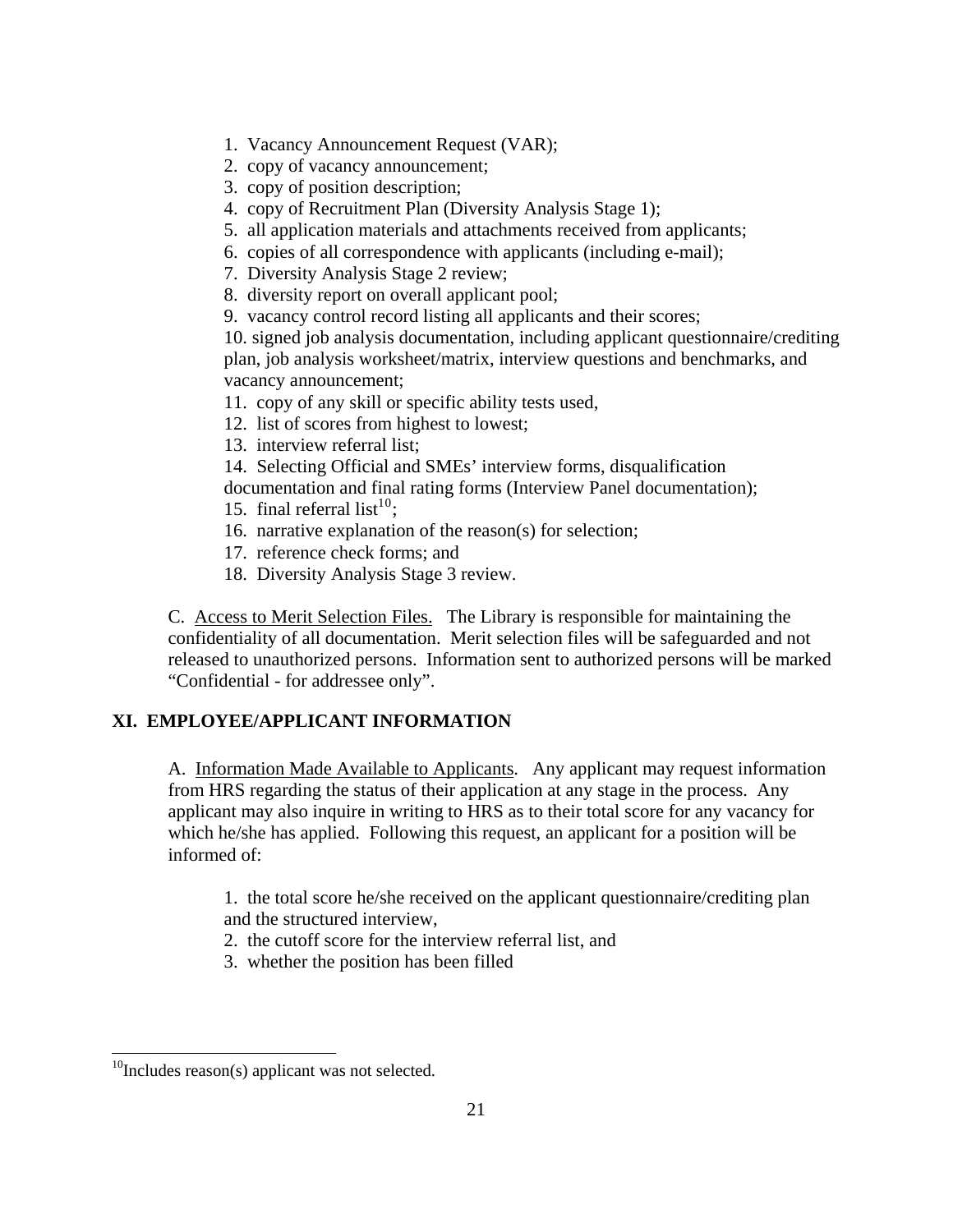B. Point(s) of Contact. There will be a central point of contact within HRS to whom applicants may submit questions and receive information regarding their applications. HRS shall publicize the identity of the central point of contact and how to contact that person or persons to make inquiries. Service/Support Units may also, as they determine necessary, identify central points of contact within the Service/Support Unit for this purpose.

C. Availability of the Merit Selection Plan. The objective of this plan is to provide merit employment opportunities with equity for all applicants. For this reason, applicants should become fully informed of this plan. A copy of this Merit Selection Plan will be made available to all applicants on the Library's employment website.

### **XII. EMPLOYEE/APPLICANT QUESTIONS AND COMPLAINTS**

A. Informal Questions and Complaints. Applicants should contact the appropriate HRS staff listed in the vacancy announcement regarding any questions or complaints regarding either the merit selection plan or a particular position for which they applied. Library employees who are members of a collective bargaining unit may also contact a union representative.

B. Formal Complaints. A formal complaint may be submitted through applicable grievance procedures or through the Library's equal employment opportunity complaint procedures. Grievances arising over the application of the provisions and requirements of Collective Bargaining Agreement (CBA) Articles and this Merit Selection Plan will be governed by existing CBA language. After unsuccessful candidates are notified that a selection has been made, an employee and/or the employee's representative or labor organization will be permitted to audit selection records, in accordance with applicable law.

### **XIII. DIVERSITY ANALYSIS**

The Library shall conduct a diversity analysis at the following stages of the merit selection process:

> A. Diversity Analysis Stage 1 Review. Prior to posting the vacancy, a Recruitment Plan is developed by the Selecting Official in consultation with the job analysis panel, Service/Support Unit administrative staff, HRS staff, and the Office of Opportunity, Inclusiveness & Compliance (OIC). The Recruitment Plan identifies areas and degrees of current Library under-representation relevant to the job being advertised as well as internal and external recruitment sources designed to attract qualified applicants to the vacancy, including members of the under-represented groups.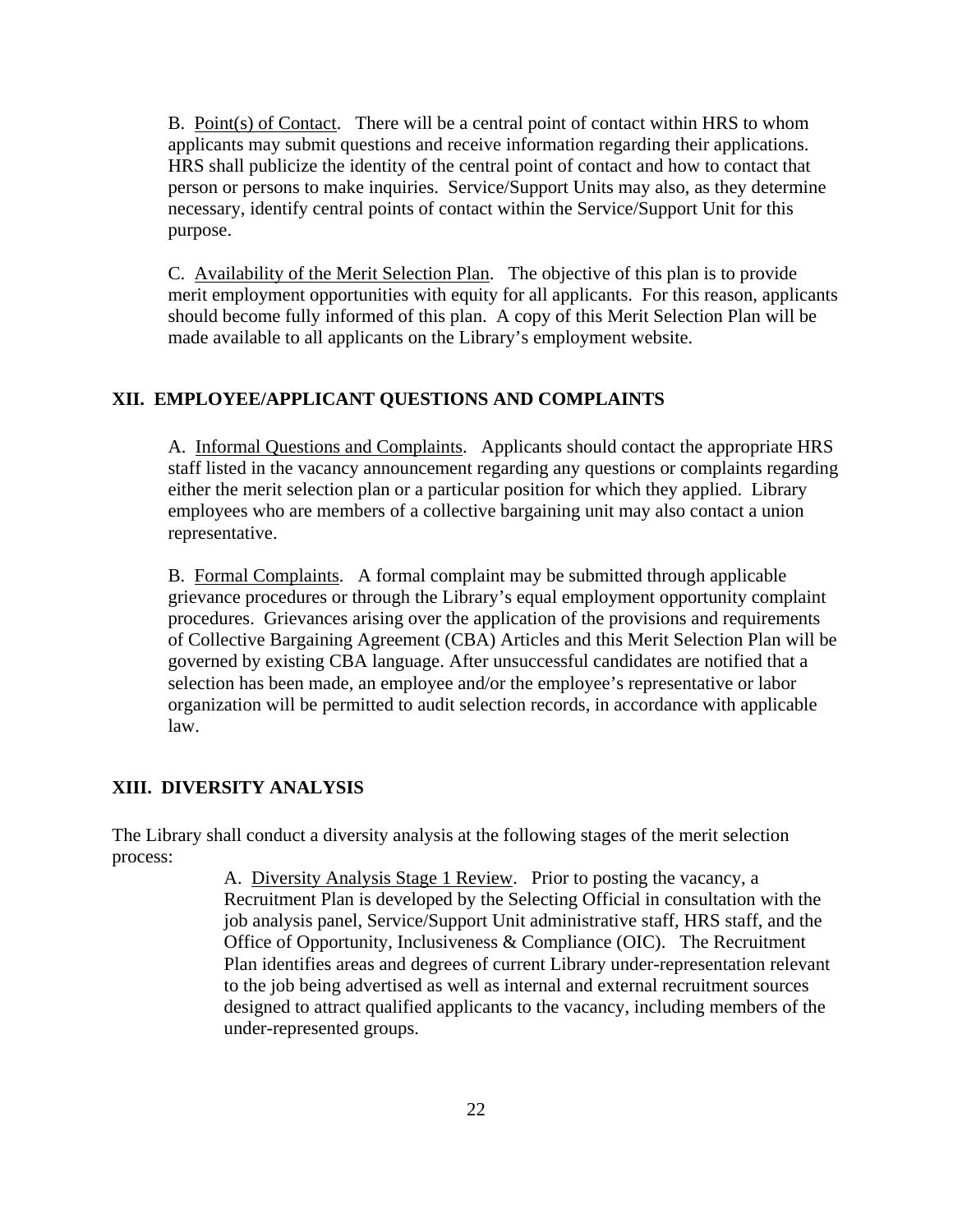B. Diversity Analysis Stage 2 Review. The list of applicants to be referred for interview is reviewed to determine the diversity of the applicant pool. When the applicant pool contains members of under-represented groups, they will be added up to the  $12<sup>th</sup>$  $12<sup>th</sup>$  ranked candidate.<sup>11</sup> The Selecting Official has the option of requesting a larger interview pool than the minimum described above. The Selecting Official may determine the size of the interview pool based on information provided by HRS staff describing the range of scores, the number of candidates receiving each score within that range, and the presence of under-represented groups identified in the Recruitment Plan within that range.<sup>1[2](#page-22-1)</sup> This constitutes Diversity Analysis Stage 2.

C. Diversity Analysis Stage 3 Review. Based on an analysis of the effectiveness of the recruitment plan and its recruitment sources for delivering qualified, diverse applicants, the Selecting Official in consultation with HRS staff, the Office of Opportunity, Inclusiveness & Compliance (OIC), and Service/Support Unit administrative staff will review and revise, when possible, the recruitment plan to improve diversity with future postings. Selection decision information will be incorporated into the Library's EEO profile by the Office of Opportunity, Inclusiveness & Compliance (OIC).

D. Periodic Diversity Analysis Reviews . The Office of Opportunity, Inclusiveness & Compliance (OIC) will conduct periodic statistical analyses assessing the effectiveness of the Library's hiring and recruitment practices in yielding highly-qualified diverse applicants for Library positions.

 $\overline{a}$ 

<span id="page-22-0"></span><sup>&</sup>lt;sup>11</sup> When adding members of under-represented groups up to the  $12<sup>th</sup>$  ranked candidate, any applicant whose score is the same or higher than an under-represented applicant will also be added to the referral pool.

<span id="page-22-1"></span><sup>&</sup>lt;sup>12</sup>The Selecting Official has no information identifying individual candidates until the interview referral list is received.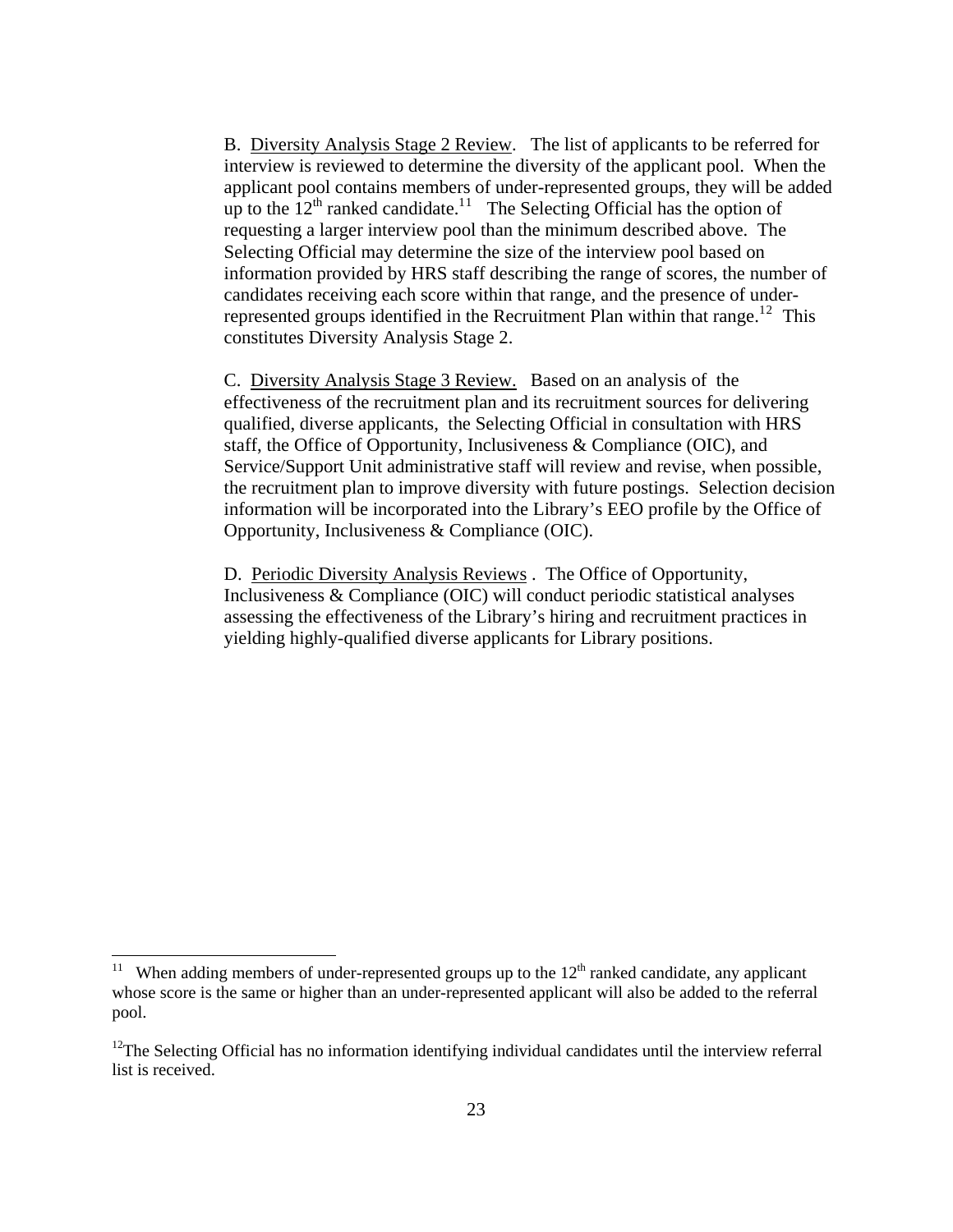### **APPENDIX A. DEFINITIONS**

1. Applicant Questionnaire/Crediting Plan: An assessment tool used to initially rate all eligible candidates for a position, based on the final identification by a Job Analysis Panel of the competencies/KSAs (KSAs) required for the position being filled. The questionnaire is designed to measure levels of knowledge, experience and training in relation to the competencies/KSAs.

2. Area of Consideration: The boundaries (area, organization, or group of organizations) within which persons must work to be eligible for consideration for a specific vacancy.

3. Benchmark Anchors: Criteria identified by a Job Analysis Panel for evaluating responses to interview questions in a structured interview.

4. Competency: A measurable pattern of knowledge, skills, abilities, and other characteristics (KSAs) that an individual needs in order to perform work roles successfully.

5. Content Validation: The methodology used by the Library to establish the job-relatedness of the merit selection process used to fill a vacancy. Job-relatedness is established by ensuring the competencies/KSAs and the assessment instruments used to fill a vacancy are related to the duties of the position.

6. Critical Competencies/KSAs: Critical competencies/KSAs are those identified by a job analysis panel for which applicants must be assessed by an Interview Panel in a narrative/application review, a preliminary telephone interview or a full structured interview as having "fully acceptable" experience to be considered for selection. Critical competencies/KSAs are generally technical in nature.

7. Evaluation of Candidates: The process of assessing the degree to which candidates possess the competencies/KSAs needed for successful performance in the position being filled.

8. Final Referral List: The list of applicants/interviewees referred to the Selecting Official eligible to be considered for selection upon completion of all structured interviews for a vacancy to be filled.

9. FTE / Full-time Equivalent: Service Units are given a number of FTEs in their annual budget that allow them to fill the equivalent of the given number with full-time equivalent employees or work years. One FTE is equivalent to 2,080 hours of work, which could mean, for example, one employee on a full time schedule of 40 hours for 52 weeks, or two part-time employees for 20 hours per week for 52 weeks.

10. Interview Panel: Individuals brought together for the purpose of interviewing and rating candidates for a position to be filled. The Interview Panel uses structured interview questions and benchmark anchors approved by the Job Analysis Panel.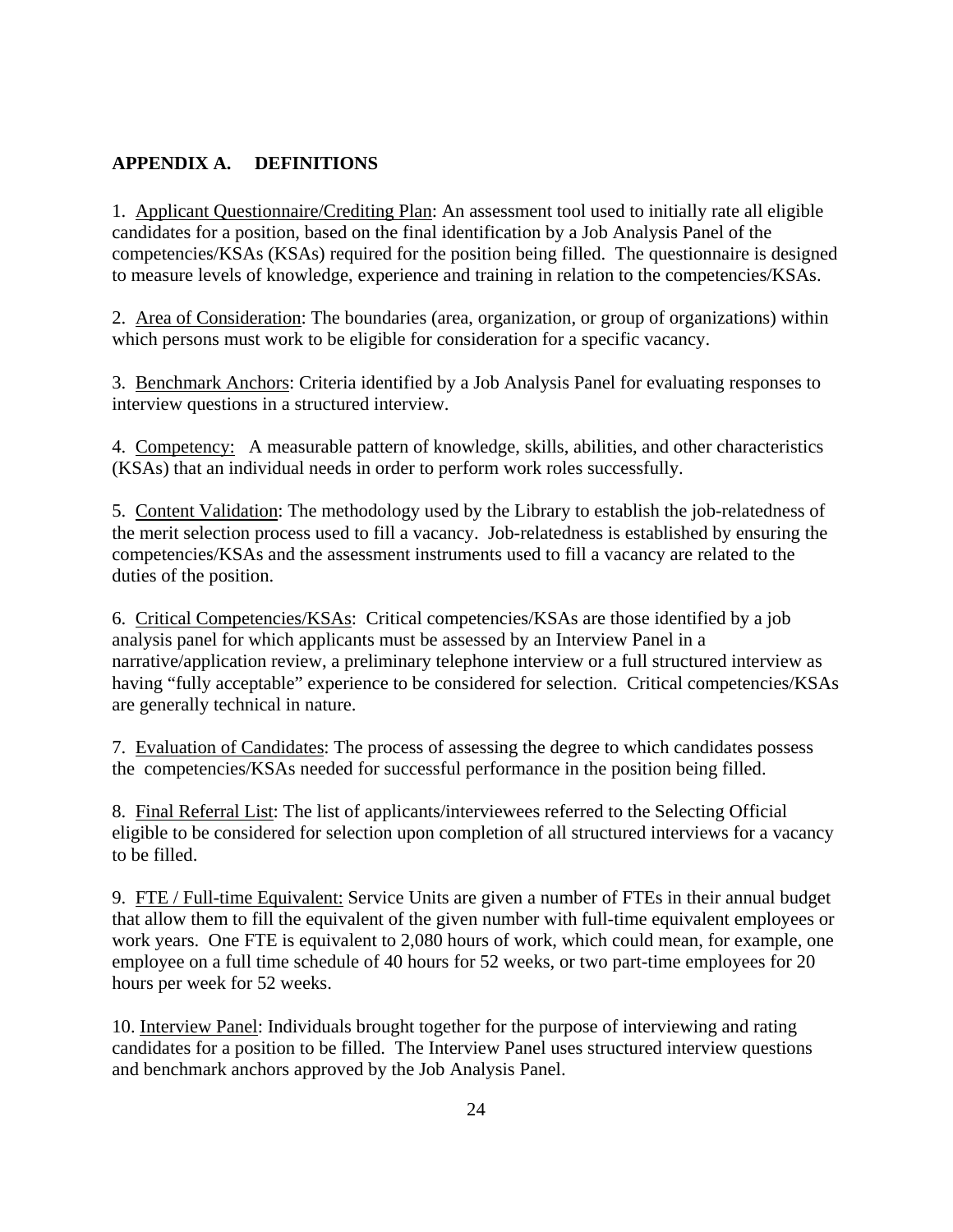11. Interview Referral: The list of applicants referred by the Staffing Specialist to the Selecting Official for structured interview.

12. Job Analysis: The process of assessing the duties and responsibilities of a position in order to determine the competencies/KSAs necessary to perform the job. In the context of this plan, job analysis provides the foundation for establishing the job-relatedness of the selection process. Job analysis may also provide data that can serve as a foundation for developing effective performance management and career development processes.

13. Job Analysis Panel: A panel of three or more individuals brought together to review the major duties of a job being filled, identify the competencies/KSAs necessary to performing the job, and developing the rating instruments used to measure levels of proficiency in the competencies/KSAs. The Panel includes the Selecting Official and at least two other individuals who have performed, are performing, or are very familiar with the duties of the job being analyzed.

14. Job Analysis Worksheet/Matrix: A document developed by the Job Analysis Panel identifying the linkages between the competencies/KSAs that are important and required upon entry to a job and the major duties of a position. The Job Analysis Worksheet/Matrix is a key tool for documenting the content validity of the selection process being used to fill a vacancy.

15. Job Kit: A paper package of application materials that may be used by applicants who choose not to apply for a Library vacancy online.

16. KSAs: The competencies/KSAs (knowledge, skills, and abilities) needed by individuals to successfully perform the duties of a job as identified in a position description.

17. Operational Definition: A statement that clarifies the meaning of a competency/KSA; thereby creating an agreed upon, common perspective that grounds the job analysis and selection process.

18. Optional Form-8 (OF-8): An official document, signed by the organizational unit supervisor and reviewing official, certifying that the major duties and responsibilities defined in a position description accurately describe the duties to be performed by an individual or individuals within the organizational unit under their supervision. The OF-8 also is signed by the HR Specialist approving the classification of a position description.

19. OPM Qualification Standards/ Library-wide Occupational Requirements: Basic standard requirements for a job series, including any positive education, licensing, or certification requirements. OPM Qualification standards are government-wide and are promulgated by the United States Office of Personnel Management (OPM). The Library may choose to create Library-wide Occupational Requirements for assessing candidates for specific job series, families, or highly populated positions. The process of developing and validating such Librarywide Occupational Requirements involves consultation with an Industrial Psychologist and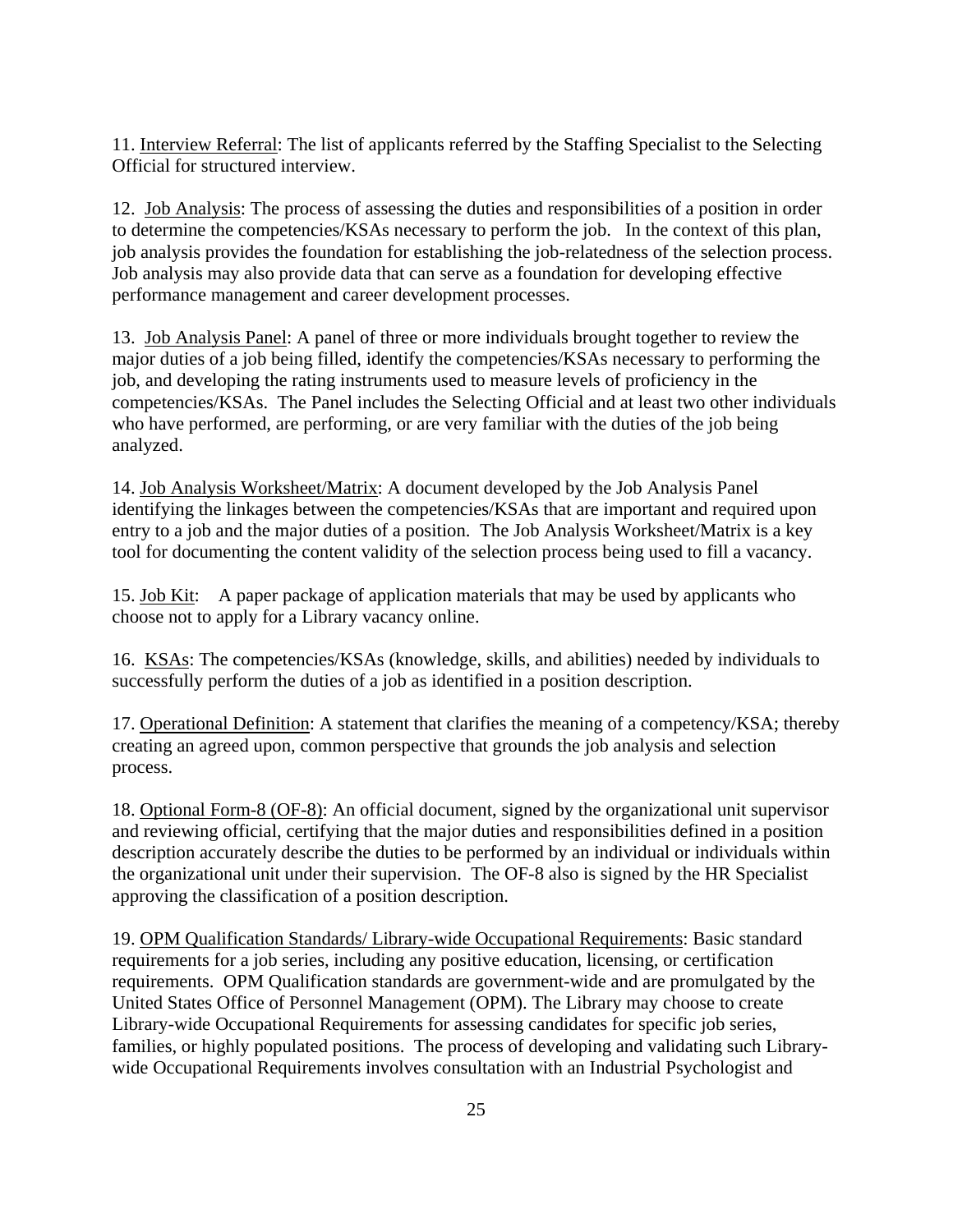Library-wide facilitation involving Human Resources. Individual job analysis panels may use applicable standards, if desired, in filling Library vacancies.

20. Position Description: The official document which specifies the duties, tasks, and responsibilities to be performed by the incumbent of an official position of the organization.

21. Recruitment Plan: A document that identifies the areas and degrees of underrepresentation, as well as internal and external recruitment strategies and sources, designed to attract highly qualified, diverse applicants for a Library vacancy.

22. Selecting Official: The management official authorized to make a selection for the position to be filled, subject to final approval by the Director for Human Resources.

23. Skill/Specific Ability Tests: Job applicants may be assessed through content valid skills tests (work simulations) or specific ability tests (knowledge tests). These tests may be used in place of or in addition to the self assessment applicant questionnaire/crediting plan. These tests may be introduced prior to, during, or after the interview process and may be administered online or through a proctored test. The Library may choose to use a skills test (work simulation) or a specific ability test (knowledge test) for assessing candidates for specific job series, families, or highly populated positions when such tools would improve the evaluation of applicants for required competencies/ KSAs. The process of developing and validating such tests is a collaborative effort of the Service/Support Unit(s) requesting such a test and Human Resources Services.

24. Structured Interview: An assessment tool that measures an applicant's job-related competencies/KSAs consisting of standard interview questions that are scored systematically using predetermined criteria or benchmarks for all interviewees for a particular job.

25. Subject Matter Experts (SMEs): Individuals who are performing, have performed, or are very knowledgeable of the responsibilities of the position being filled and who are at or above the grade level of that position. SMEs serve on job analysis and/or interview panels.

26. Vacancy Announcement: The announcement of a position or positions which are available to be filled.

27. Vacancy Announcement Request (VAR): An official document used to request the posting of a vacancy to be filled.

28. Weights: Values assigned by a Job Analysis Panel to the competencies/KSAs to indicate the relative importance of each competency/KSA to the other competencies/KSAs.